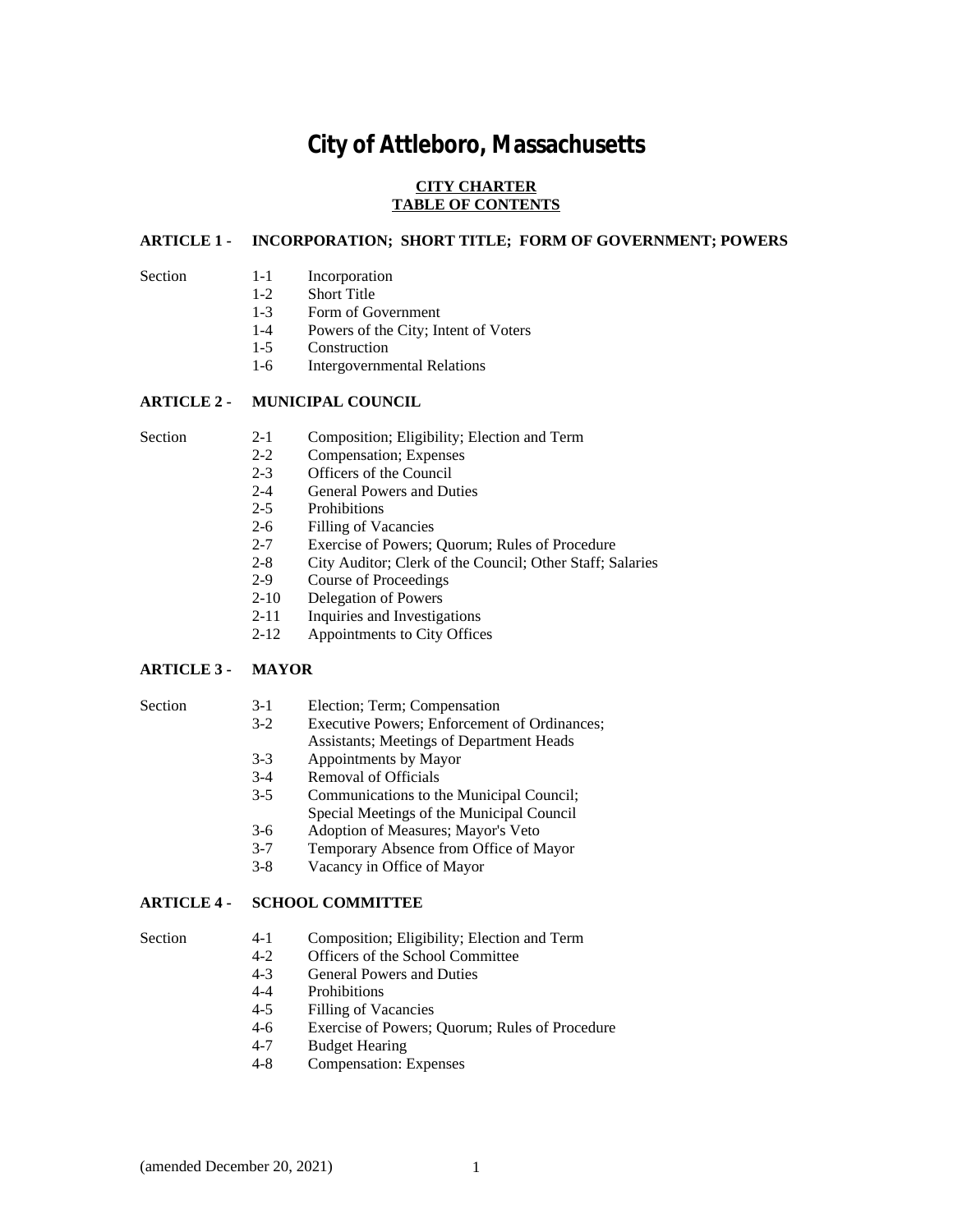## **ARTICLE 5- OTHER ELECTED OFFICIALS**

- Section 5-1 City Clerk
	-
	- 5-2 City Treasurer<br>5-3 City Collector City Collector
	- 5-4 Coordination of Officials
	-
	- 5-5 Filling of Vacancies

## **ARTICLE 6 - FINANCIAL PROCEDURES**

- Section 6-1 Submission of Budget; Budget Message<br>6-2 Action on Budget
	- 6-2 Action on Budget<br>6-3 Capital Improvement
	- 6-3 Capital Improvement Program<br>6-4 Contracts
	- Contracts

## **ARTICLE 7 - ADMINISTRATIVE ORGANIZATION**

- Section 7-1 Reorganization Plans by Municipal Council
	- 7-2 Reorganization Plans by Mayor<br>7-3 Publication of Reorganization Pl
	- Publication of Reorganization Plan

## **ARTICLE 8 - COMPREHENSIVE PLAN**

- Section 8-1 Comprehensive Plan
	- 8-2 Implementation of Comprehensive Plan

## **ARTICLE 9 - NOMINATIONS AND ELECTIONS**

- Section 9-1 City Elections: General and Preliminary<br>9-2 Nonpartisan Elections
	- Nonpartisan Elections
	- 9-3 Preliminary Elections<br>9-4 Regular Elections
	- 9-4 Regular Elections<br>9-5 Special Election fo
	- Special Election for Mayor
	- 9-6 Wards<br>9-7 Applic
	- Application of State Laws

## **ARTICLE 10 - FREE PETITION; INITIATIVE; REFERENDUM**

- 
- Section 10-1 Free Petition
	- 10-2 Citizen Initiative Measures<br>10-3 Citizen Referendum Proced
	- Citizen Referendum Procedures
	- 10-4 Initiative and Referendum: Ineligible Measures
	- 10-5 Submission of Proposed Measure to Voters<br>10-6 Measures with Conflicting Provisions
	- Measures with Conflicting Provisions
	- 10-7 Form of Petition

## **ARTICLE 11 - GENERAL PROVISIONS**

- Section 11-1 Charter Changes<br>11-2 Severability
	- Severability
	- 11-3 Specific Provisions Shall Prevail
	- 11-4 Rules and Regulations<br>11-5 Reenactment and Publi
	- Reenactment and Publication of Ordinances
	- 11-6 Procedures
	- 11-7 References to General Laws
	- 11-8 Computation of Time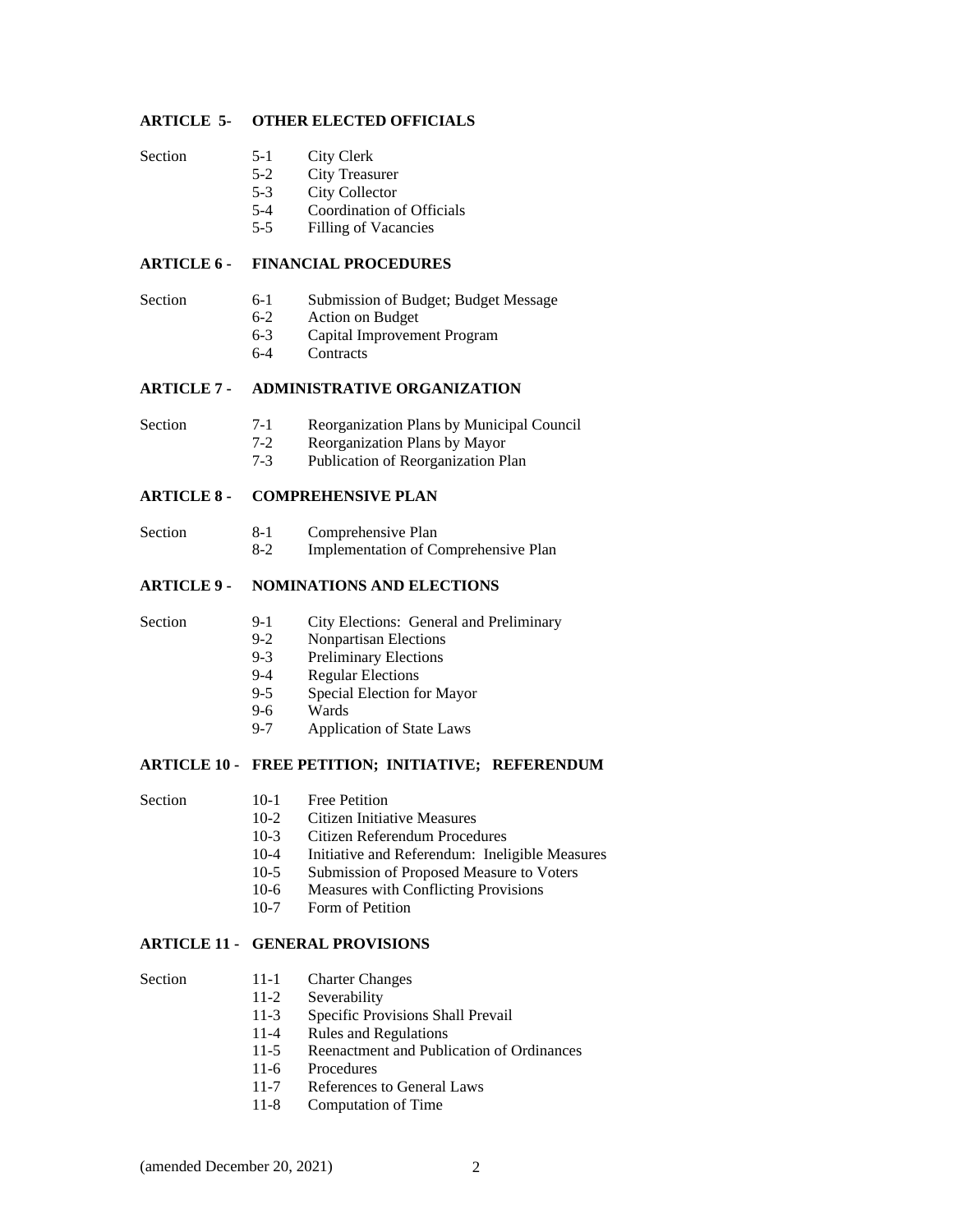- 11-9 Definitions
- 11-10 Certificate of Election and Appointment; Oath of Office

## **ARTICLE 12 - TRANSITIONAL PROVISIONS**

- 
- Section 12-1 Continuation of Existing Ordinances<br>12-2 Continuation of Government
	- 12-2 Continuation of Government<br>12-3 Continuation of Administrativ Continuation of Administrative Personnel
	-
	- 12-4 Transfer of Records and Property<br>12-5 Effect on Obligations, Taxes and C 12-5 Effect on Obligations, Taxes and Other Legal Acts<br>12-6 Disposition of Special Acts
	- 12-6 Disposition of Special Acts<br>12-7 Time of Taking Effect
	- Time of Taking Effect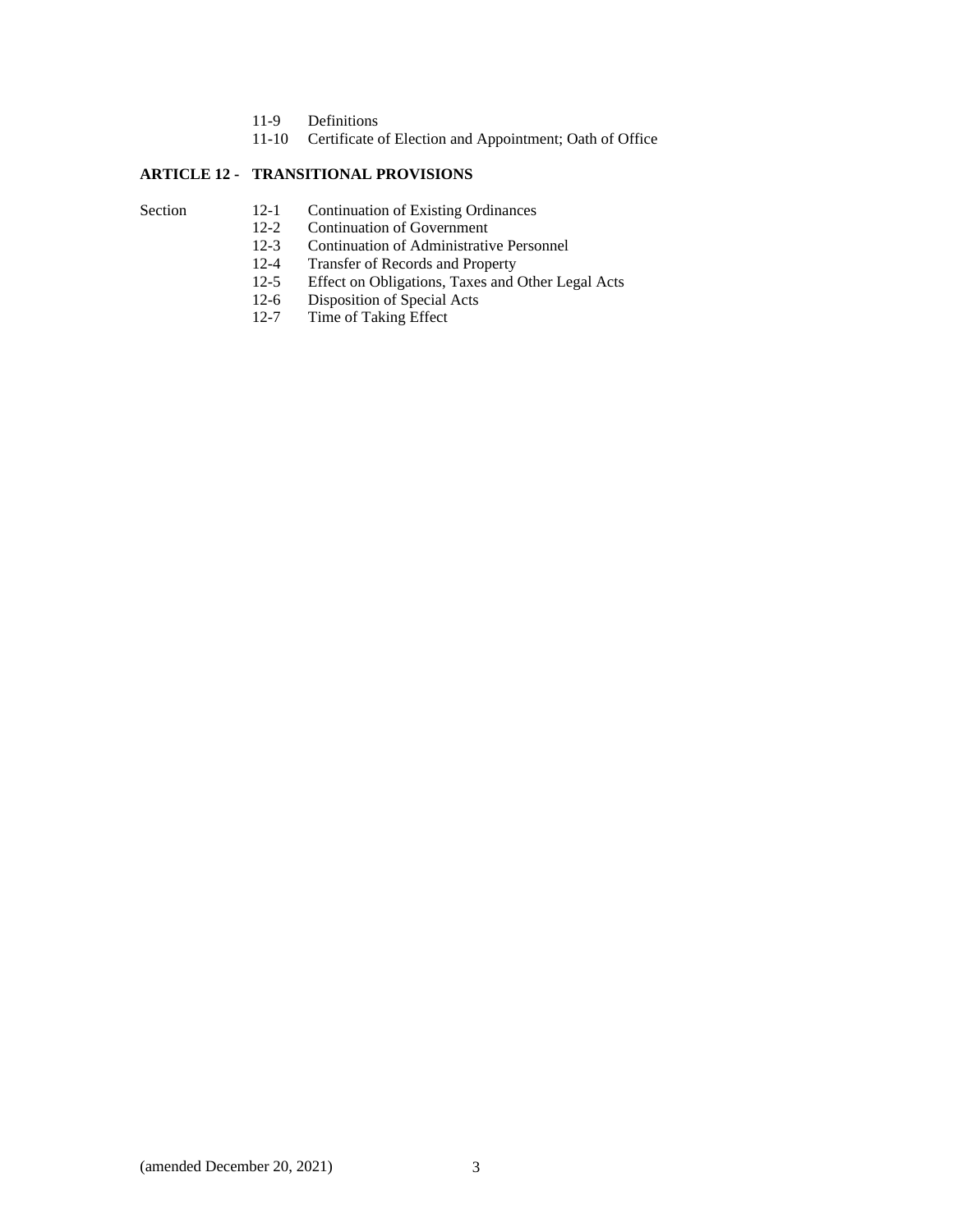## **AMENDMENTS**

Sections of the Attleboro Home Rule Charter adopted on November 3, 1973 were amended by affirmative votes on Referendum Questions on November 8, 1977, November 6, 1979, November 4, 1986, November 7, 1989, November 2, 1999 and November 5, 2002. The following notes describe these amendments:

Sections 2-6; 4-5; 5-5 -- Changes the way vacancies are filled in the elective positions of municipal councilman, school committeeman, city clerk, city treasurer and city collector by requiring a special election by the voters. A vacancy occurring in the last nine months of a term will not be filled unless it reduces the council to less than eight members or the school committee to less than six members. A vacancy existing at the time of a regular election is immediately filled by the person elected to the forthcoming term. (Adopted 11/4/86)

Sections 2-7(c); 3-5(b); 4-6(c); 11-6(a) -- Changes the required time for notification and posting of special meetings from twenty-four hours to forty-eight hours to comply with state statute. (Adopted 11/8/77)

Sections 2-9(d); 2-9(f) -- Changes required publication of proposed and adopted ordinances and loan orders to allow summaries and sets a three month time limit for publication after final passage. (Adopted 11/6/79)

Section  $3-3$  (b)  $-$  Changes the maximum time a temporary appointment can continue without council approval from six months to three months. (Adopted 11/6/79)

Section  $3-7(c)$  -- Allows the councilman serving as acting mayor during the absence or incapacity of the mayor to receive adequate compensation when required to give an extended period of full-time service to the city. (Adopted 11/6/79)

Section  $4-1(a)$  -- Provides for the election of ward school committeemen, one from each of the six wards, with the remaining two continuing to be elected at large. (Adopted 11/8/77)

Section 4-1 (c)  $\text{...}$  Changes the term of office of eight school committeemen (ninth member is the mayor) from four years to two years. Phased implementation as follows: four persons elected November, 1977 serve for four years; four persons elected November, 1979 serve for two years; eight persons elected November, 1981 and thereafter serve for two years. (Adopted 11/8/77)

Section  $4-1(d)$  -- Deletes this section previously providing a method for filling vacancies in four-year school committee terms. (Adopted 11/8/77)

Section 4-4 -- Removes the Mayor from the School Committee and provides for three at large committeemen. The three at large committeemen receiving the highest vote will be declared elected. (Adopted 11/7/89)

Section 4-6 (d) -- This amendment provides the School Committee with a parliamentary procedure called charter objection. (Adopted 11/7/89)

Section  $4-6(e)$  -- This amendment provides for an emergency measure, if designated by  $2/3$  vote of full School Committee, which is not subject to charter objection and can be finally passed at the meeting at which it is introduced. (Adopted 11/7/89)

Section 4-8 -- This amendment would allow an annual salary and an expense account to be established by ordinance. (Adopted 11/2/99)

Section  $6-2(b)$  -- Changes the time the municipal council has to act on the budget from sixty days to the period prescribed by state statute (forty-five days). (Adopted 11/8/77)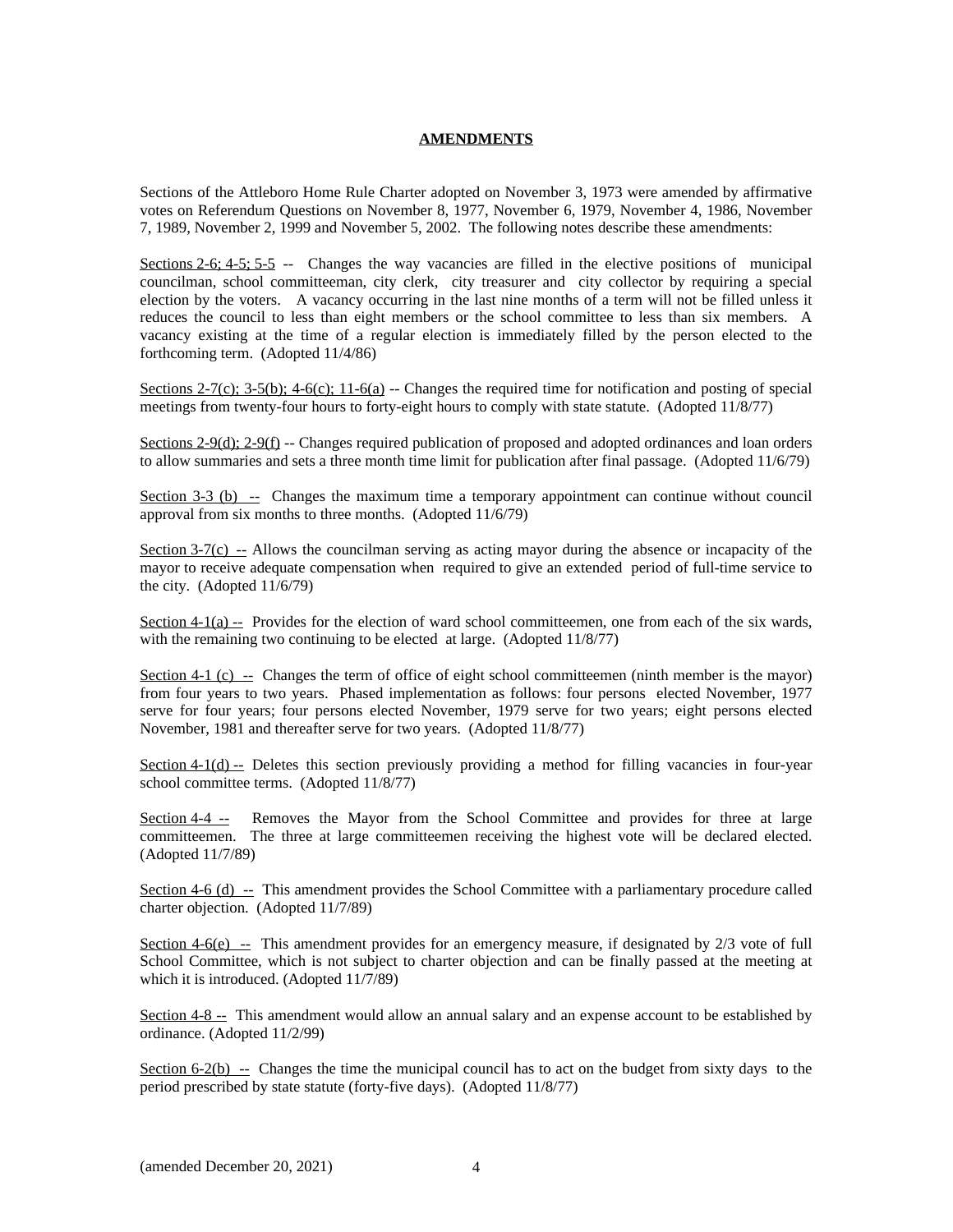Section  $8-2(c)$  -- Deletes the requirement that the municipal council, upon adopting any measure covered by the comprehensive plan, report to the planning board on the relationship between the measure and the comprehensive plan. (Adopted 11/8/77)

Section 9-1 -- Changes date of preliminary elections from fourth Tuesday preceding every regular City election to the third Tuesday of September preceding every regular City election. (Adopted 11/5/02)

Section 9-3(a) -- Provides that not less than fifty signatures be required to place the name of a candidate on the ballot to be used at the preliminary election for the office of ward school committeeman. (Adopted 11/8/77)

Section 9-3 (f) -- Prohibits candidates from running for more than one office at a time. (Adopted 11/5/02)

Section  $10-1(b)$  -- Changes the minimum number of signatures on an initiative petition requiring municipal council or school committee action from fifty voters to at least 1% of the total number of voters. (Adopted 11/8/77)

Section 10-7 -- Establishes the form for citizen petition and provides that each page of a petition shall contain the full text of the petition. (Adopted 11/8/77)

The Attleboro Home Rule Charter adopted on November 3, 1973 were amended by affirmative votes of the Municipal Council on 3/5/19 and adopted by The Commonwealth of Massachusetts on 12/20/21. The following notes describe these amendments:

MGL Chapter 111 of the Acts of 2021 --An act providing for a gender-neutral charter in the City of Attleboro. (Adopted 12/20/21)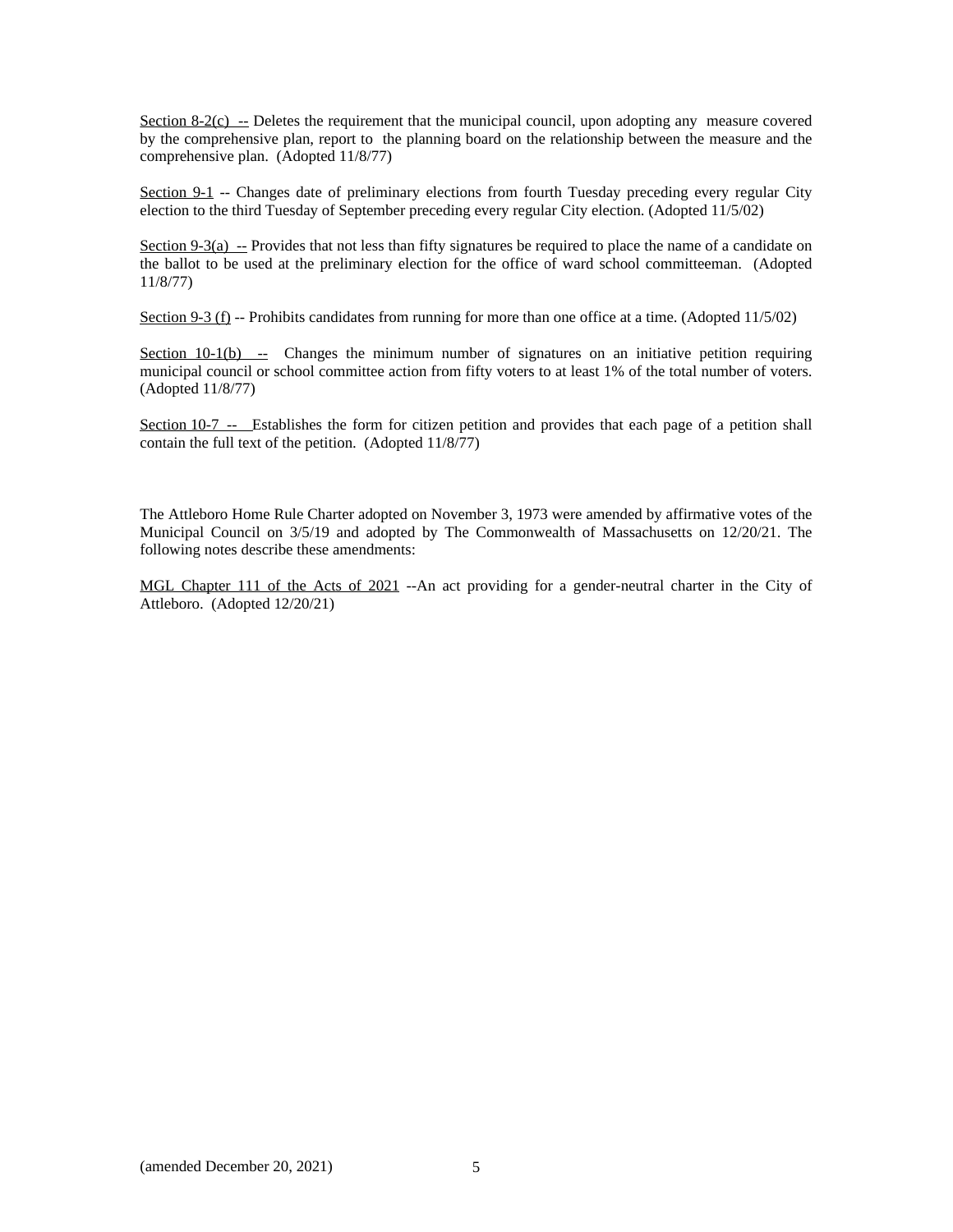## **ARTICLE I**

## **INCORPORATION; SHORT TITLE; FORM OF GOVERNMENT; POWERS**

#### Section 1-1 Incorporation

 The inhabitants of the City of Attleboro, within the corporate limits as established by law, shall continue to be a body corporate and politic with perpetual succession under the name "City of Attleboro."

## Section 1-2 Short Title

This instrument shall be known and may be cited as the Attleboro Home Rule Charter.

## Section 1-3 Form of Government

 The administration of all the fiscal, prudential, and municipal affairs of the city, with the government thereof, shall be vested in an executive branch, to consist of the mayor, and a legislative branch, to consist of the municipal council.

## Section 1-4 Powers of the City; Intent of Voters

 Subject only to express limitation on the exercise of any power or function by a city in the constitution or statutes of the commonwealth, it is the intent and the purpose of the voters of Attleboro, through the adoption of the charter, to confer upon the city all powers it is possible to confer under the constitution and statutes of the commonwealth, as fully and as completely as though each such power were specifically and individually enumerated herein.

#### Section 1-5 Construction

 The powers of the city under the charter shall be construed liberally in favor of the city, and the specific mention of particular powers is not intended to limit in any way the general powers of the city as stated in section 1-4.

## Section 1-6 Intergovernmental Relations

 Subject to express requirements of the constitution and statutes of the commonwealth, the city may exercise any of its powers and perform any of its functions, and may participate in the financing thereof, jointly or in cooperation, by contract or otherwise, with the commonwealth or any civil division or agency thereof or the United States government or any agency thereof.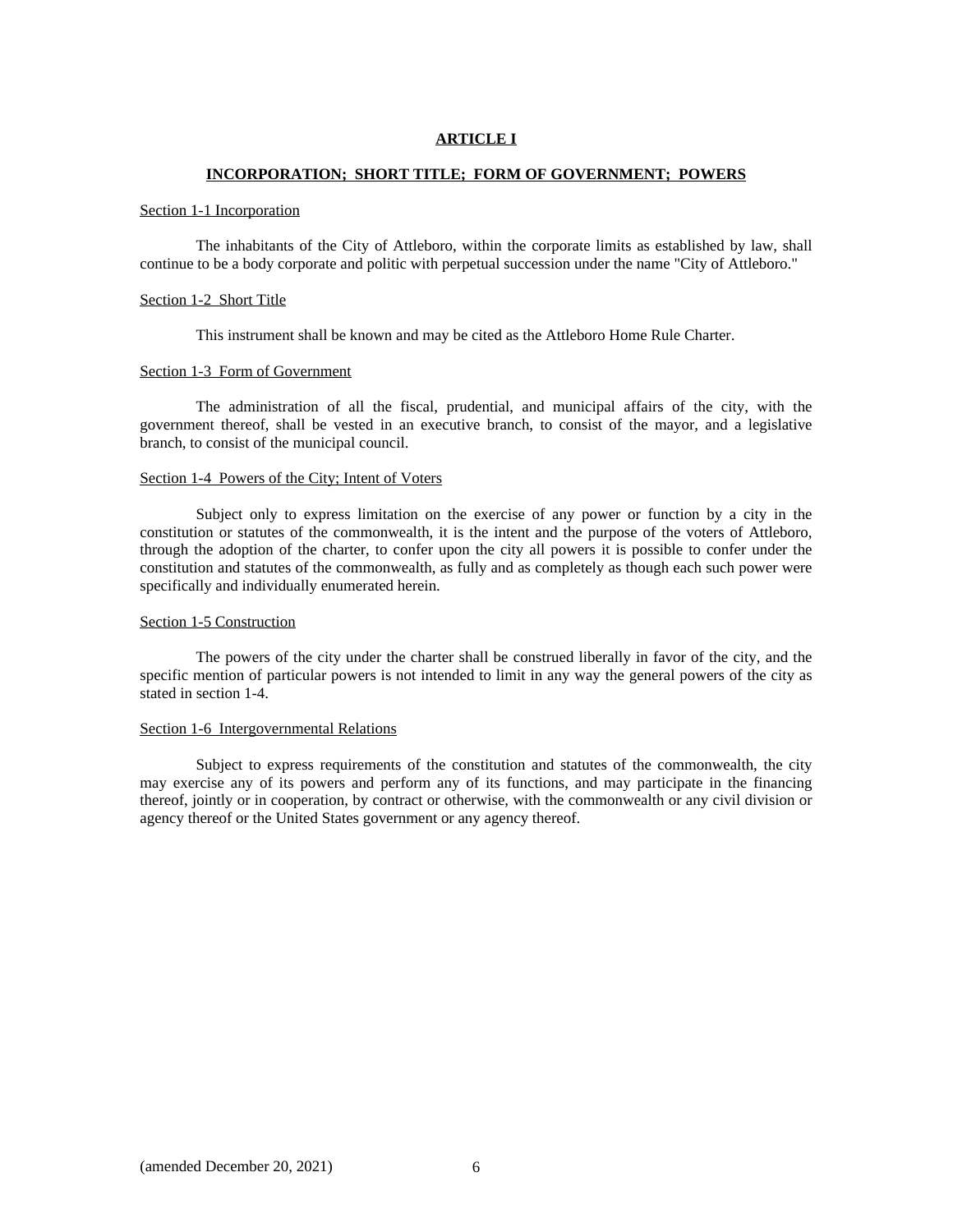#### **MUNICIPAL COUNCIL**

#### Section 2-1 Composition; Eligibility; Election and Term

 (a) Composition -- There shall be a municipal council of eleven members which shall exercise the legislative powers of the city. Six of these members, to be known as ward councilors, shall be nominated and elected by and from the voters of each ward, one ward councilor to be elected from each of the six wards of the city. Five of these members, to be known as councilors at large, shall be nominated and elected by and from the voters of the entire city.

(b) Eligibility -- Any voter shall be eligible to hold the office of councilor. A member of the municipal council shall, notwithstanding the member's removal from one ward of the city to another, continue to serve and to perform the member's duties during his term of office. The municipal council shall be the judge of the election and qualifications of its members.

 (c) Election and Term -- The terms of all councilors shall be two years beginning the first Tuesday following the first Monday in January after their election, and until their successors are qualified.

## Section 2-2 Compensation; Expenses

 The municipal council shall by ordinance determine an annual salary and expense allowance for councilors, but no ordinance establishing or increasing such salary or expense allowance shall be effective unless it is adopted within the first eighteen months of the term of office and is to be effective at the start of the next term of office.

#### Section 2-3 Officers of the Council

 After a majority of the councilors-elect have been sworn, they shall be called to order by the city clerk, or in the absence of the city clerk, by the member present senior in years of service, who shall preside. The municipal council shall then elect from among its members, by separate roll call votes, a president and then a vice-president. No other business shall be in order until such officers are elected. The president shall have the same right to vote as any elected member of the municipal council. The president shall preside at meetings of the municipal council and perform such other functions as may be assigned by the charter, by ordinance, or by vote of the municipal council. The vice-president shall act as president during the absence or disability of the president.

#### Section 2-4 General Powers and Duties

 Except as otherwise provided by law or the charter, all powers of the city shall be vested in the municipal council which shall provide for the exercise thereof and for the performance of all duties and obligations imposed on the city by law.

## Section 2-5 Prohibitions

 (a) Holding Other Office -- No member of the municipal council shall hold any other office or position in or under the city government or, except as provided in section 2-2, have the expenditure of any money appropriated by the municipal council, or act as counsel in any matter before any municipal agency

(b) Appointment During Term -- No member of the municipal council shall, during a term for which the member was elected, be appointed to any city office which has been created during such term or, if

appointed to an office otherwise created, receive any increase in the compensation for such office which has been voted during such term as a member of the municipal council.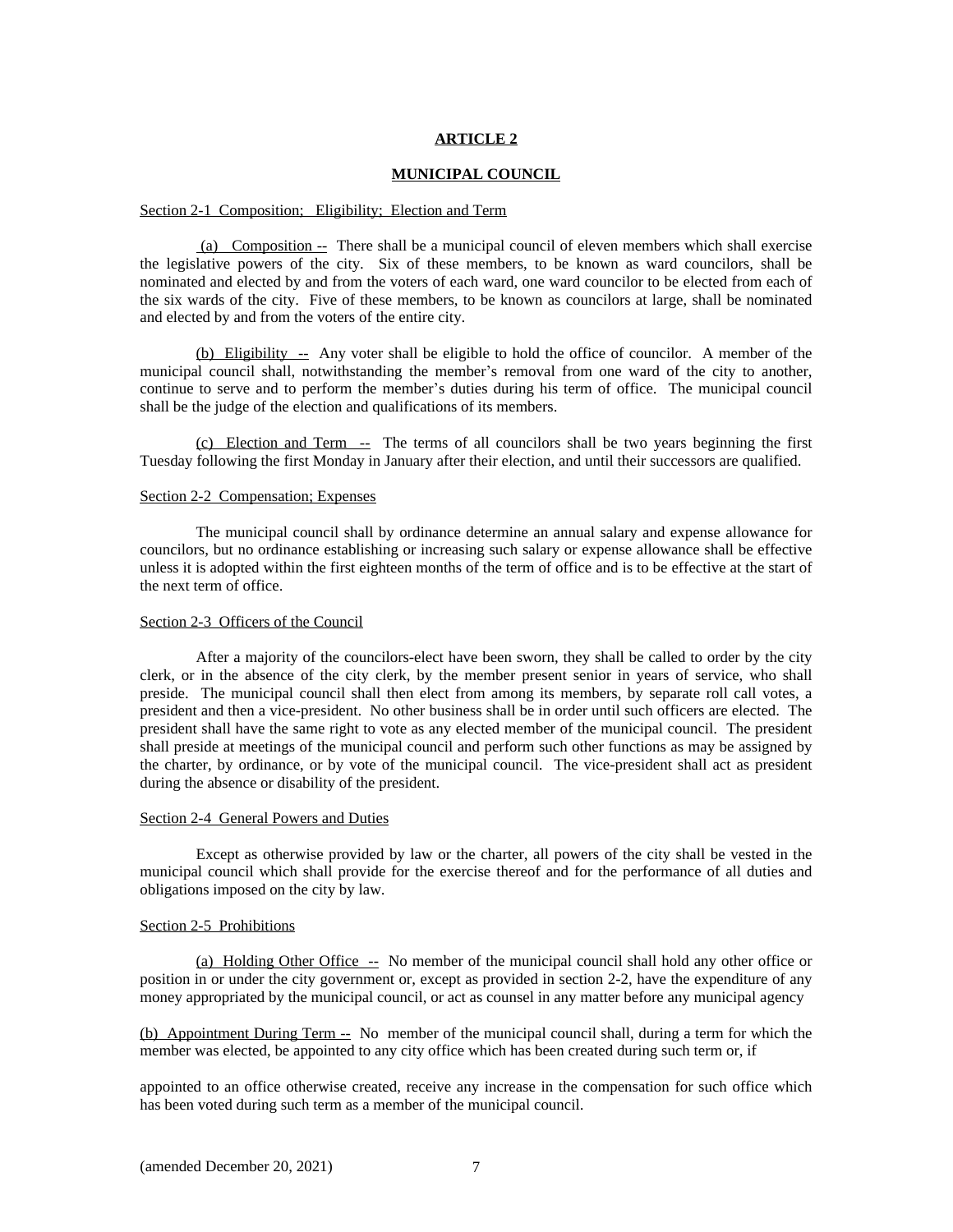(c) Interference in Administration -- Neither the municipal council nor any member or committee thereof shall take part, directly or indirectly, in the conduct of any of the executive or administrative business of the city.

#### Section 2-6 Filling of Vacancies

 If there be a vacancy on the municipal council by death, resignation, removal from office, failure to elect or otherwise at any time preceding the last nine calendar months of the term for which a councilor was elected, it shall be filled by special election in the following manner:

 (a) Notice -- Within seven days following the date of the municipal council declaring that the position is vacant, the clerk of the council shall cause notice of the vacancy to be published for three successive days in one or more newspapers having general circulation in the city. The notice shall state the date of the special election and the time within which those voters who wish to be considered as candidates for filling the vacancy shall file papers which time shall not be less than fourteen nor more than twenty-one days following the last day of such publication.

(b) Filing by Candidates -- All voters who wish to be considered candidates to fill the vacancy, and who are qualified under section 2-1, shall file with the board of election commissioners nomination papers which bear the same number of signatures of voters as were required for nomination to the office at the preceding preliminary election. All such papers shall be certified by the board of election commissioners within seven days following such submissions and all regulations relating to the certification of such papers at a regular city election shall apply hereto.

 (c) Action by Municipal Council -- No vacancy which occurs during the last nine calendar months of the term shall be filled unless failure to act would result in less than eight members serving in the office of councilor. In that event all vacancies then existing shall be filled in the manner provided above until the municipal council is returned to its full complement.

 Whenever a vacancy exists on the municipal council at the time of the regular city election the person elected at said election to the seat for which the vacancy exists shall forthwith be sworn and shall serve for the balance of the unexpired term in addition to the term for which the person was elected. If the vacancy is in the office of councilor at large the seat shall be filled by the person receiving at said regular election the highest number of votes for the office of councilor at large and who is not then serving as a member of the municipal council.

## Section 2-7 Exercise of Powers; Quorum; Rules of Procedure

 (a) Exercise of Powers -- Except as otherwise provided by law or the charter, the legislative powers of the municipal council may be exercised in a manner determined by it.

 (b) Quorum -- A majority of the municipal council then in office shall constitute a quorum. The affirmative vote of a majority of the full council shall be necessary to adopt any ordinance or appropriation order. Except as otherwise provided by law or the charter, any other motion or measure may be adopted by a majority vote of those present.

 (c) Rules of Procedure -- The municipal council shall from time to time establish rules for its proceedings. Regular meetings of the municipal council shall be held at a time and place fixed by ordinance. Special meetings of the municipal council may be held on the call of the mayor, as provided in section 3-5 (b), or on the call of the president of the municipal council, or on the call of any three or more

members, by written notice delivered in hand or to the place of business or residence of each member at least forty-eight hours in advance of the time set. Except as otherwise authorized by the general laws, all sessions of the municipal council shall be open to the public and press. Every matter coming before the municipal council for action shall be put to a vote, the result of which shall be duly recorded. When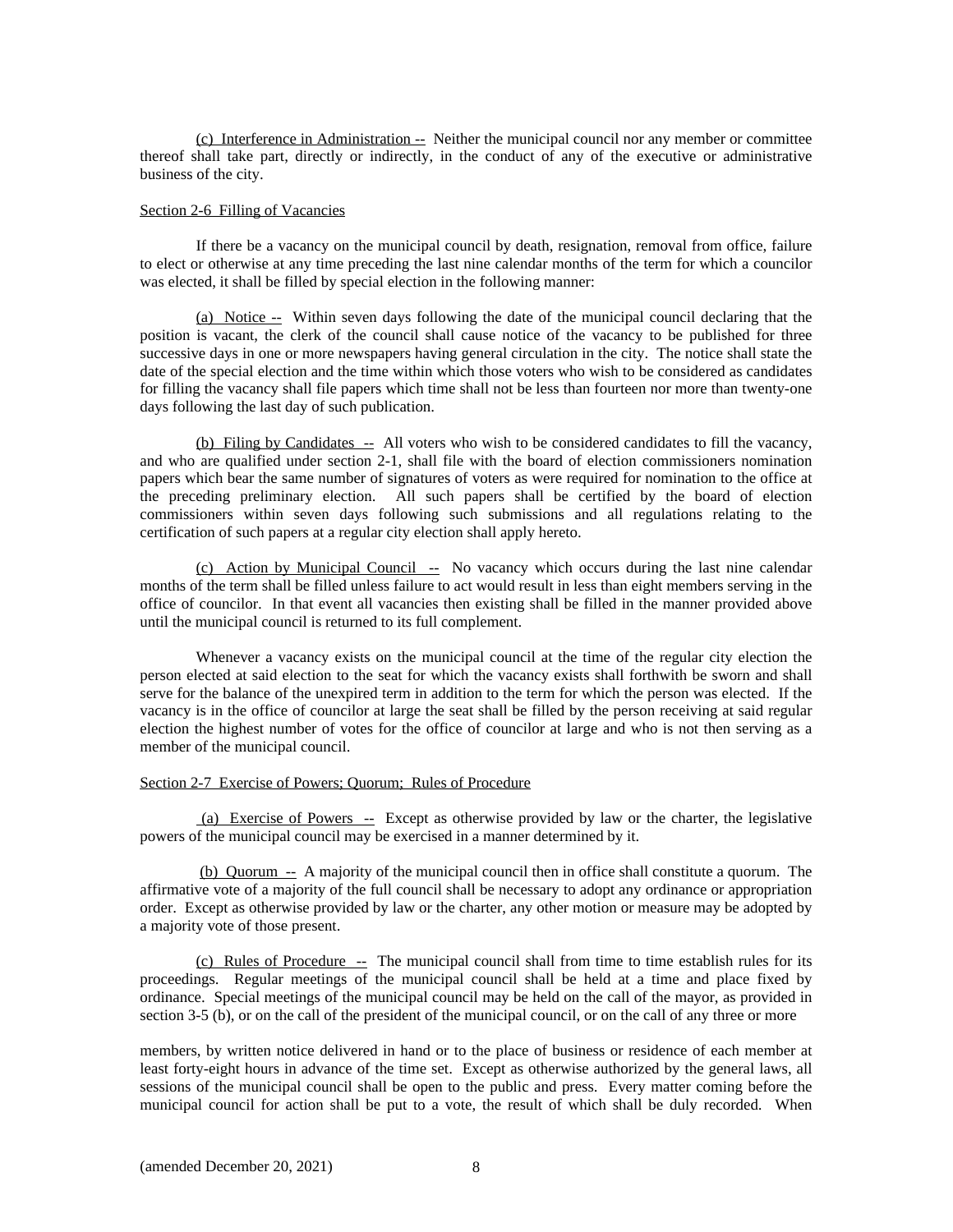requested by any member, voting shall be by a call of the roll and the ayes and nays shall be recorded in the journal. A full, accurate, and up-to-date record of the proceedings of the municipal council shall be kept and shall be open to inspection by the public.

## Section 2-8 City Auditor; Clerk of the Council; Other Staff; Salaries

 (a) City Auditor -- As soon as practical after the municipal council has been organized, it shall elect, by roll call vote, a city auditor to hold office for the term of two years and until the city auditor's successor is qualified. The city auditor shall keep and have charge of the accounts of the city. The city auditor shall regularly audit the books and accounts of all city agencies, and shall have such powers and perform such other duties as the municipal council may prescribe in addition to such duties as may be prescribed by law. The city auditor shall be subject to the call of the mayor for consultation, conference, and discussion on any matter which relates to the city auditor's office.

(b) Clerk of the Council  $\overline{\phantom{a}}$  - The city clerk shall be the clerk of the council. The clerk of the council shall give notice of all meetings of the municipal council to its members and to the public, keep a record of its proceedings, and perform such duties as may be assigned by the charter, by ordinance, or by other vote of the municipal council.

 (c) Other Staff -- The municipal council may by ordinance establish other staff positions, regular or special, as it shall from time to time deem necessary or desirable to assist the municipal council in the performance of its duties.

 (d) Salaries -- The municipal council shall by ordinance establish, and may from time to time modify, a salary schedule and a job description for the city auditor, clerk of the council, and such other positions as it may create to serve as municipal council staff.

## Section 2-9 Course of Proceedings

 (a) In General -- No measure shall be passed finally on the date on which it is introduced, except in cases of special emergency involving the health or safety of the people or their property. Except as otherwise provided by the charter, every adopted measure shall become effective at the expiration of thirty days after adoption or at any later date specified therein. Measures not subject to referendum shall become effective upon adoption. No ordinance shall be amended or repealed except by another ordinance adopted in accordance with the charter, or as provided in the initiative and referendum procedures.

 (b) Emergency Measures -- An emergency measure shall be introduced in the form and manner prescribed for measures generally except that it shall be plainly designated as an emergency measure. A preamble which declares that an emergency exists and which defines its nature in clear and specific terms shall first be separately voted upon and shall require the affirmative vote of two-thirds of the municipal council then in office. An emergency measure may be passed with or without amendment or rejected at the meeting at which it is introduced.

No measure making a grant, renewal, or extension, whatever its kind or nature, of any franchise or special privilege shall be passed as an emergency measure, and except as provided by general laws, no such grant, renewal, or extension shall be made otherwise than by ordinance. After its adoption, an emergency measure shall be published as prescribed for other adopted measures. It shall become effective upon adoption or at such later time as it may specify.

(c) Charter Objection -- On the first occasion that the question of adoption of any measure, except an emergency measure as defined in section 2-9 (b), is put to the municipal council, if a single member objects to the taking of the vote, the vote shall be postponed for not less than seven days. If when it is brought up, four or more members object, a second postponement of at least seven days shall be made. This procedure shall not be used more than once for any measure notwithstanding any amendment to the original measure.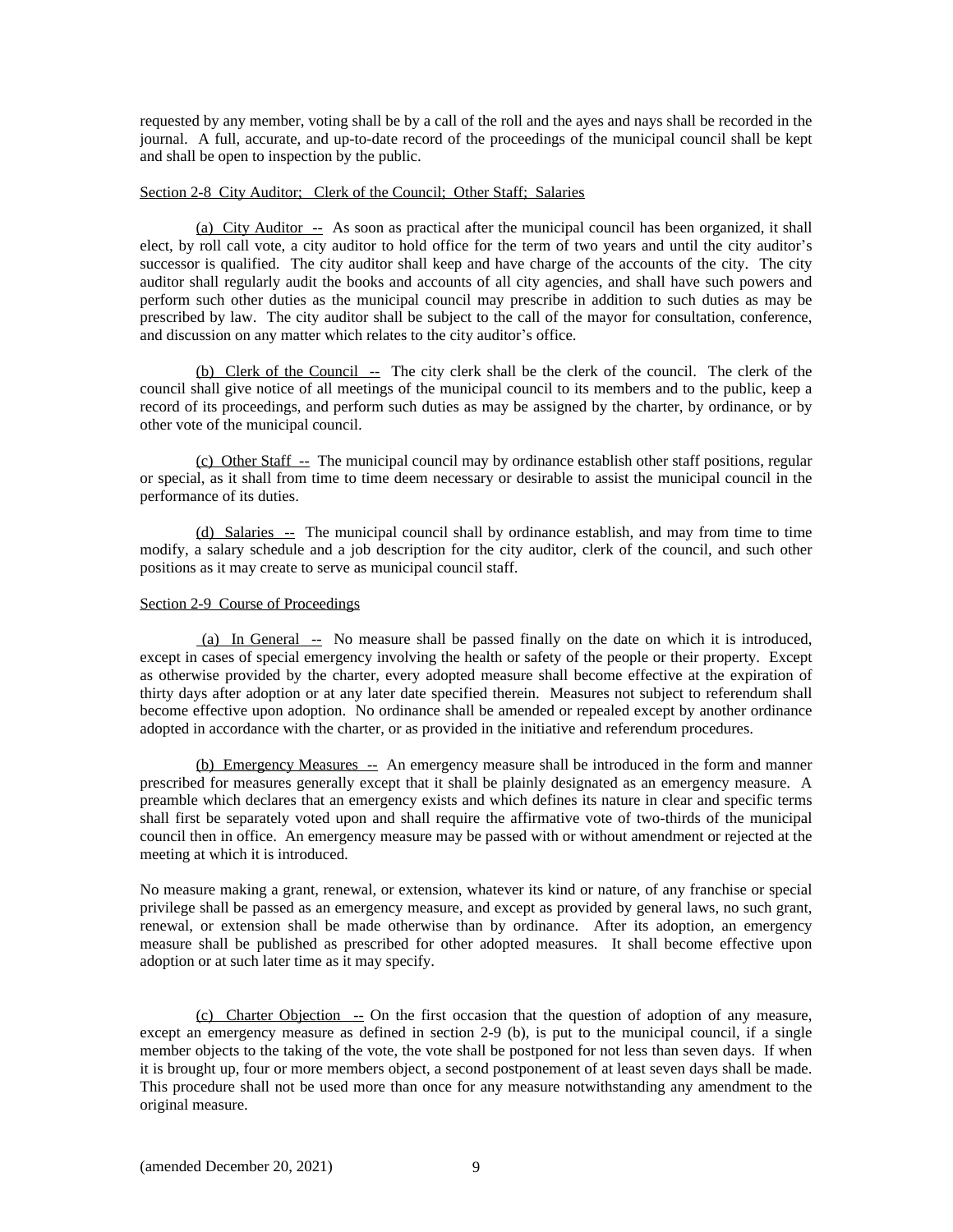(d) Proposed Ordinances, Publication, Public Hearing -- Notice of every proposed ordinance or loan order, except emergency measures as hereinbefore defined and revenue loan orders, shall be published once in a newspaper of general circulation in the city, with a summary of the subject matter sufficient for identification and the place where the complete text is available for public inspection and in any additional manner that may be required by ordinance or by law. Such publication shall also state the time, not less than ten days following such publication, and the place at which the municipal council shall hold a public hearing on said proposed ordinance or loan order.

(e) Council Reconsideration  $\overline{a}$  The clerk of the council shall hold every measure passed by the municipal council for a period of twenty-four hours, Sundays and legal holidays excepted, and if during said time notice of a motion to reconsider is filed with the clerk of the council by any member entitled to make such motion, the measure shall be presented to the municipal council at its next meeting otherwise it shall forthwith be presented to the mayor at the expiration of said twenty-four hours.

 (f) Publication of Adopted Ordinances and Loan Orders -- Within three months after final passage, all ordinances and loan orders shall be published in full, as amended and completed, in a newspaper of general circulation in the city or in a municipal bulletin or printed pamphlet. If publication is in a municipal bulletin or printed pamphlet, notice shall be published in a newspaper of general circulation in the city stating the contents of such bulletin or pamphlet and the place where it is available for public inspection.

## Section 2-10 Delegation of Powers

 The municipal council may delegate to one or more city agencies the powers vested in the municipal council by the laws of the commonwealth to grant and issue licenses and permits, and may regulate the granting and issuing of such licenses and permits by any such city agency, and may in its discretion, rescind any such delegation without prejudice to any prior action which has been taken.

## Section 2-11 Inquiries and Investigations

 The municipal council may require any city officer or member of a board or commission to appear before it to give such information as it may require in relation to the officer's or member's office, its function and performance. The municipal council shall give at least forty-eight hours written notice of the general scope of the inquiry which is to be made to any person it shall require to appear before it under this section.

 The municipal council may make investigations into the affairs of the city and into the conduct of any city agency, and for this purpose may subpoena witnesses, administer oaths, and require the production of evidence.

## Section 2-12 Appointments to City Offices

 (a) Standards to be Established -- The municipal council shall by ordinance establish and may from time to time amend minimum standards of competency and suitability required of candidates for appointments to city offices in order to qualify for confirmation. Such standards shall be based on those qualifications or attributes deemed to be best suited to each particular office, but no change adopted by the municipal council in such ordinance shall apply to the incumbent of an office at the time such ordinance or any change in such ordinance is adopted.

 (b) Confirmation -- The mayor shall submit to the municipal council the names of all persons whom the mayor desires to appoint to city office, except appointments under the civil service law. The municipal council shall refer all such nominations to a standing committee which shall investigate the candidates and make a report with recommendations to the municipal council on each such candidate not sooner than seven nor later than twenty-eight days following such referral. If the municipal council has taken no other action, said appointments shall become effective on the forty-fifth day following the date the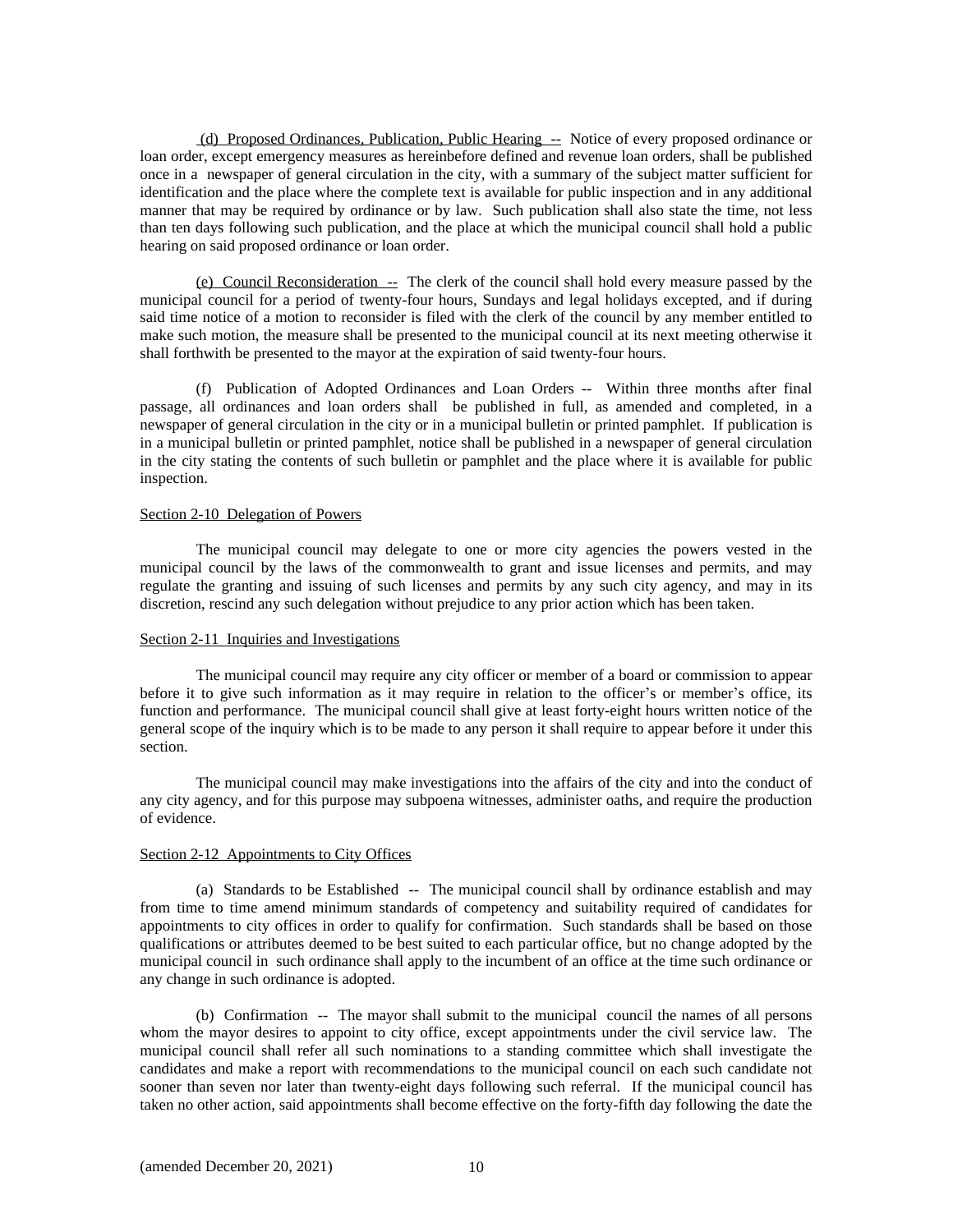name has been received by the municipal council. The provisions of section 2-9 (c) shall not apply to this section.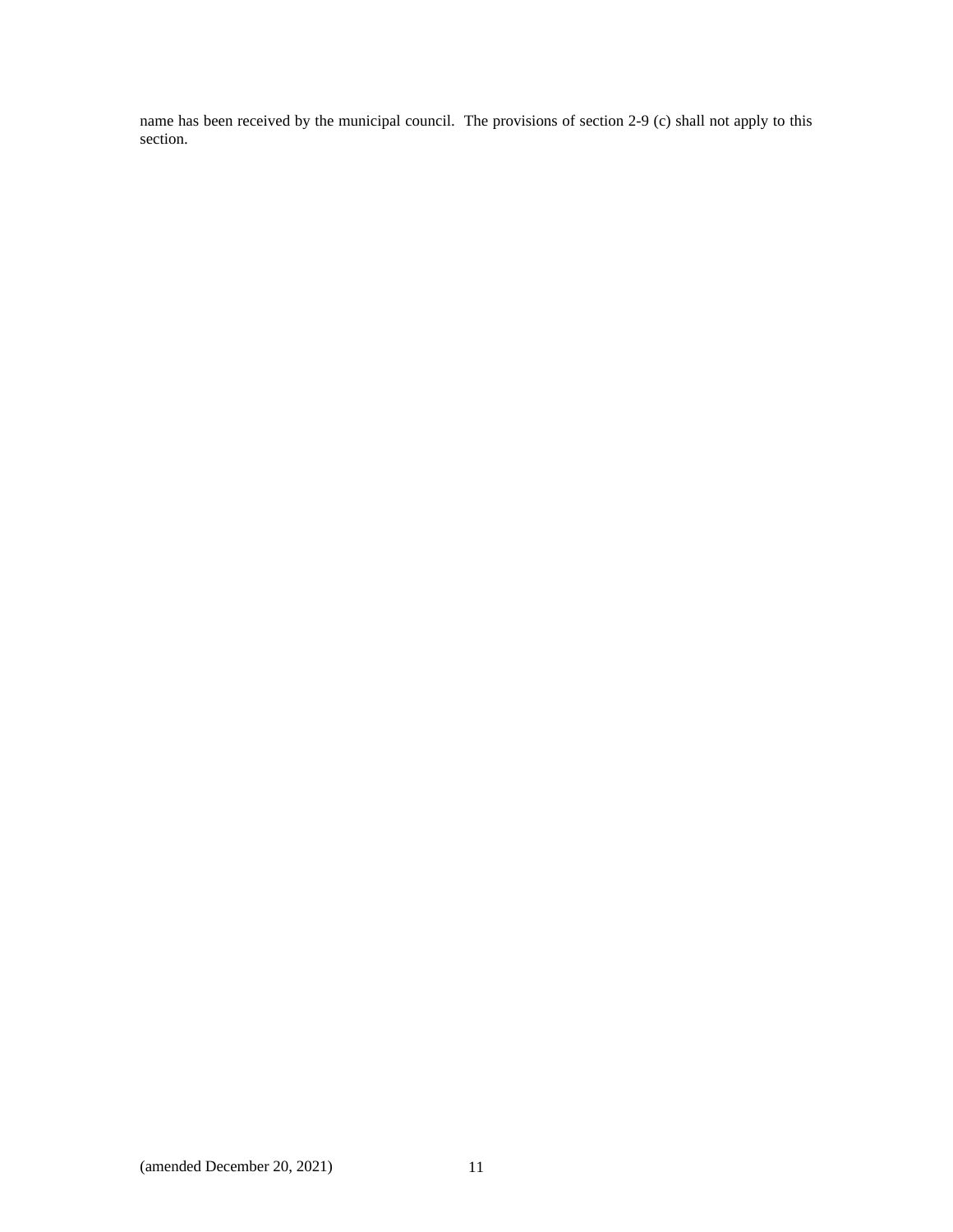#### **MAYOR**

#### Section 3-1 Election; Term; Compensation

 There shall be a mayor, elected by and from the voters, who shall be the chief executive officer of the city. The mayor shall hold office for the term of two years from the first Tuesday following the first Monday in January following the mayor's election, and until the mayor's successor is qualified. The mayor shall receive for the mayor's services such salary as the municipal council shall by ordinance determine, but no change in such salary shall be effective unless it is adopted within the first eighteen months of the term of office and is to be effective at the start of the next term of office.

## Section 3-2 Executive Powers; Enforcement of Ordinances; Assistants; Meetings of Department Heads

 The executive powers of the city shall be vested solely in the mayor, and may be exercised by the mayor either personally or through the several officers or boards of the city in their respective departments, under the mayor's general supervision and control. The mayor shall cause the laws, ordinances, and orders for the government of the city to be enforced, and shall cause a record of all the mayor's official acts to be kept. To aid the mayor in the mayor's official duties, the mayor may employ assistants, fix their salaries, and determine their duties.

 The mayor shall, from time to time, call together for consultation upon the affairs of the city all heads of city agencies, or any of them. The heads of all city agencies shall, whenever called upon, furnish such information relative to their respective agency as the mayor may request.

#### Section 3-3 Appointments by Mayor

 (a) Regular Appointments -- The mayor shall appoint all city officers, department heads and members of city agencies except those for whom some other method of appointment or selection is provided by the charter, officers serving under the school committee, and officials appointed by state officers. Such persons shall hold office for the term for which they were appointed and until their successors are qualified. Appointments made by the mayor shall be made on or before the first Monday in February and shall be for such terms as may be established by ordinance to begin on the first Monday in February.

 (b) Temporary Appointments -- Whenever a vacancy in an office appointed by the mayor occurs, whether by reason of disability, death, resignation, or removal from office for any reason, the mayor may appoint the head of another city office or agency, or a city officer or employee, or some other person to perform the duties of the office for a period not to exceed three months. No temporary appointment shall be continued beyond three months without the approval of the municipal council.

#### Section 3-4 Removal of Officials

 The mayor may, in writing, suspend any officer who receives appointment from the mayor, and in such case the mayor shall at once report the mayor's action and the mayor's reasons therefor to the municipal council. The suspension of any officer shall, in fifteen days after such report is made, be a removal, unless within that time the officer whose removal is sought asks for a hearing before the mayor and the municipal council. Such hearing shall forthwith be granted and shall be public. After the conclusion of the hearing, the mayor shall determine whether the suspension is justified, and the officer shall at once be reinstated or removed.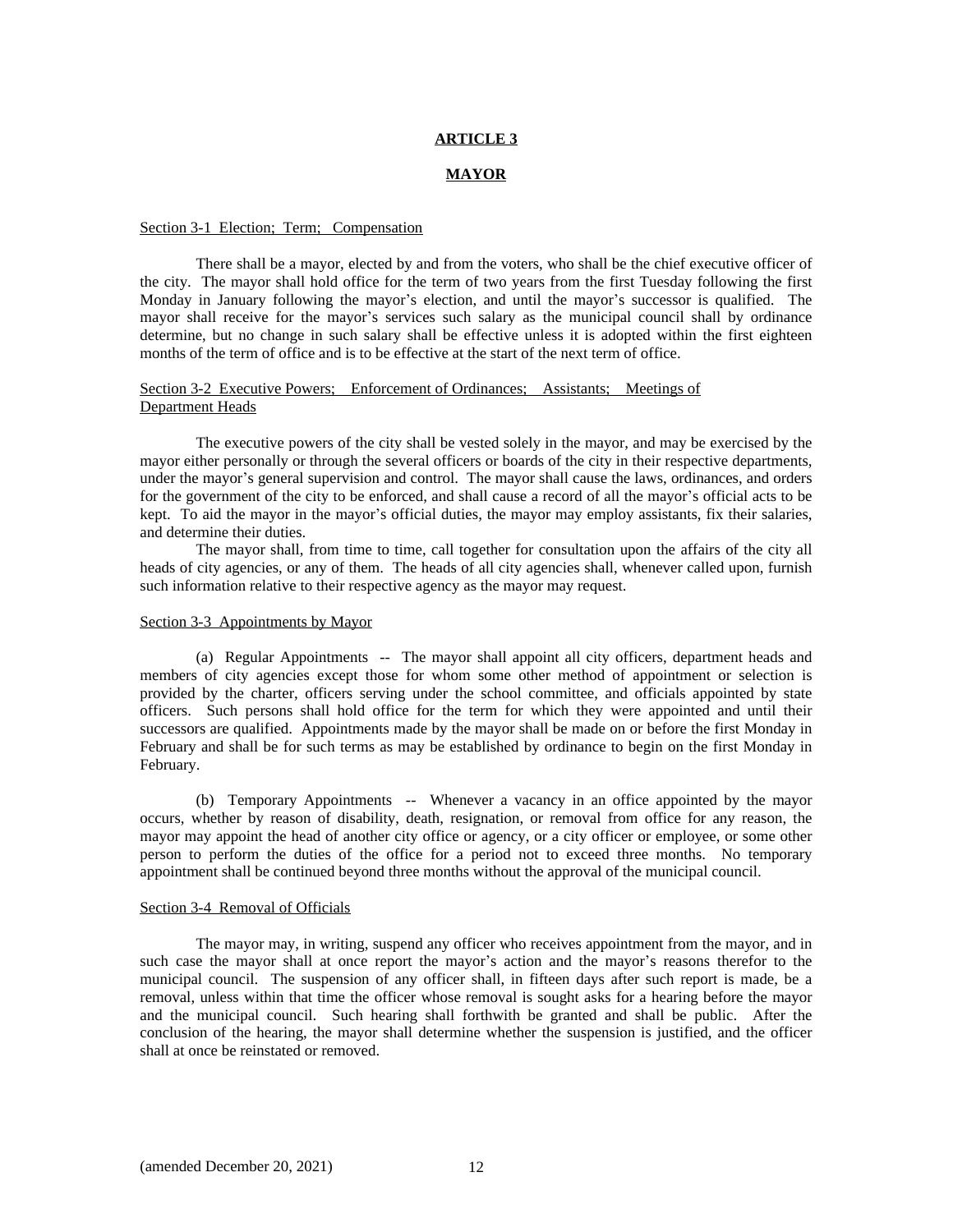## Section 3-5 Communications to the Municipal Council; Special Meetings of the Municipal Council.

 (a) Communications -- Within six weeks following the start of each fiscal year, the mayor shall submit to the municipal council, and make available for distribution to the public, a complete report on the financial and administrative activities of the city for the preceding fiscal year. The mayor shall from time to time throughout the year, by written communication, keep the municipal council fully informed as to the financial condition and future needs of the city and shall recommend such measures as, in the mayor's judgment, the needs of the city require.

 (b) Special Meetings -- The mayor may at any time call a special meeting of the municipal council by causing a notice of such meeting, specifying the matters which the mayor desires to be considered, to be delivered in hand or to the place of residence or business of each councilor. Public notice of said meeting shall be posted at least forty-eight hours in advance of the time set for such meeting; however, in the event of an emergency, of which the mayor shall be the judge, a lesser period shall suffice.

### Section 3-6 Adoption of Measures; Mayor's Veto

 Every measure relative to the affairs of the city adopted by the municipal council, except such measures as relate to the internal affairs of the municipal council, shall be presented to the mayor for the mayor's approval. If the mayor does approve it, the mayor shall signify the mayor's approval by signing it; if the mayor does not approve it, the mayor shall return it, with the mayor's objections in writing, to the municipal council. The municipal council shall enter the objections of the mayor upon its records, and shall reconsider such measure. If on such reconsideration, two-thirds of the full council agree to pass the measure, it shall be considered approved. If such measure is not returned by the mayor within ten days after the presentation to the mayor, it shall be considered approved. Every vote taken under the provisions of this section shall be determined by a call of the roll. A filing with the clerk of the council shall be considered a return to the municipal council.

## Section 3-7 Temporary Absence from Office of Mayor

 (a) Acting Mayor -- Whenever, by reason of sickness or other cause, the mayor shall be unable to perform the duties of the mayor's office, the president of the municipal council or in the event of the president's disability the vice-president shall become acting mayor.

 (b) Powers of Acting Mayor -- The acting mayor shall have all the rights and powers of the mayor except that the acting mayor shall not make any permanent appointment or removal unless the disability of the mayor has continued for a period of sixty days, nor shall the acting mayor approve or disapprove any measure until within twenty-four hours of the time it would take effect without the approval of the mayor. During said period, the acting mayor shall lose the acting mayor's vote as a member of the municipal council.

 (c) Compensation of Acting Mayor -- After the acting mayor has been required to serve in that capacity for a continuous period exceeding fifteen days, the acting mayor shall become eligible to receive such salary as the municipal council shall by ordinance determine, provided that no ordinance establishing or amending such salary shall be effective until the start of the term of office following its adoption. Said salary shall be retroactive to the beginning of said continuous period of service. While receiving said salary, the acting mayor shall be ineligible to receive a salary as a member of the municipal council.

## Section 3-8 Vacancy in Office of Mayor

 (a) Special Election -- If a vacancy occurs in the office of mayor, by death, resignation, removal from office, failure to elect or otherwise, at any time preceding the last nine calendar months of the term for which the mayor was elected, the municipal council shall forthwith call a special election to fill such vacancy for the remainder of the unexpired term.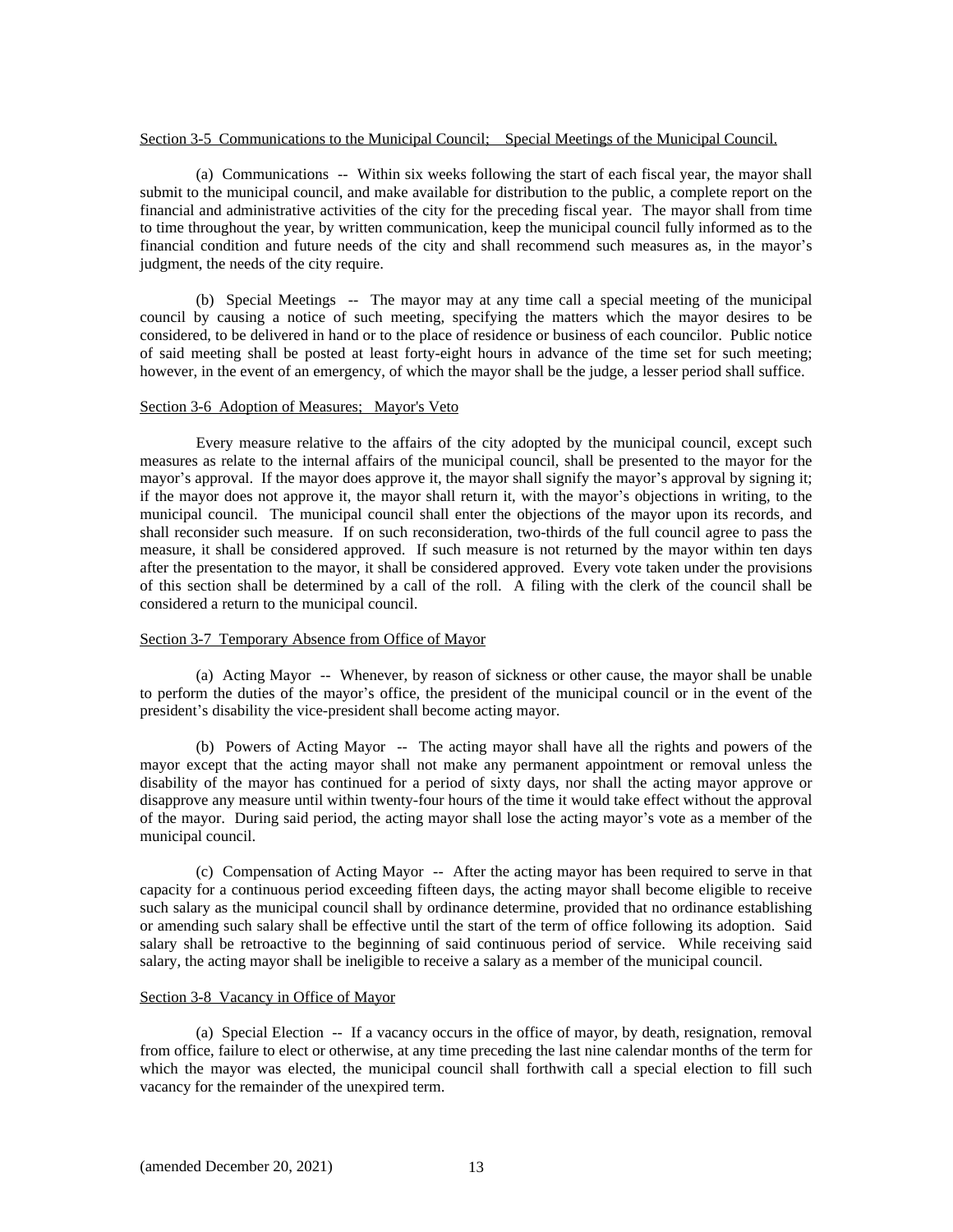(b) Council Election -- If a vacancy occurs in the office of mayor during the last nine calendar months of the term for which the mayor was elected, the clerk of the council shall forthwith call a special meeting of the municipal council, and the municipal council shall by majority vote of the full council, taken by a roll call, elect one of its members as mayor for the remainder of the unexpired term. If the municipal council fails to elect a mayor as aforesaid within thirty days of the date of the meeting called by the clerk of the council, the president of the municipal council shall become mayor. Upon the election and qualification of any member of the municipal council as mayor under the provisions of this section, a vacancy shall exist in the member's seat on the council.

 (c) Term of Office -- Whenever a mayor is chosen in the manner provided by section 3-8 (b), the mayor shall serve until the next regular city election. The candidate who is elected as mayor at the said election shall forthwith be sworn and shall, in addition to the term for which the mayor was elected, serve for the balance of the then unexpired term.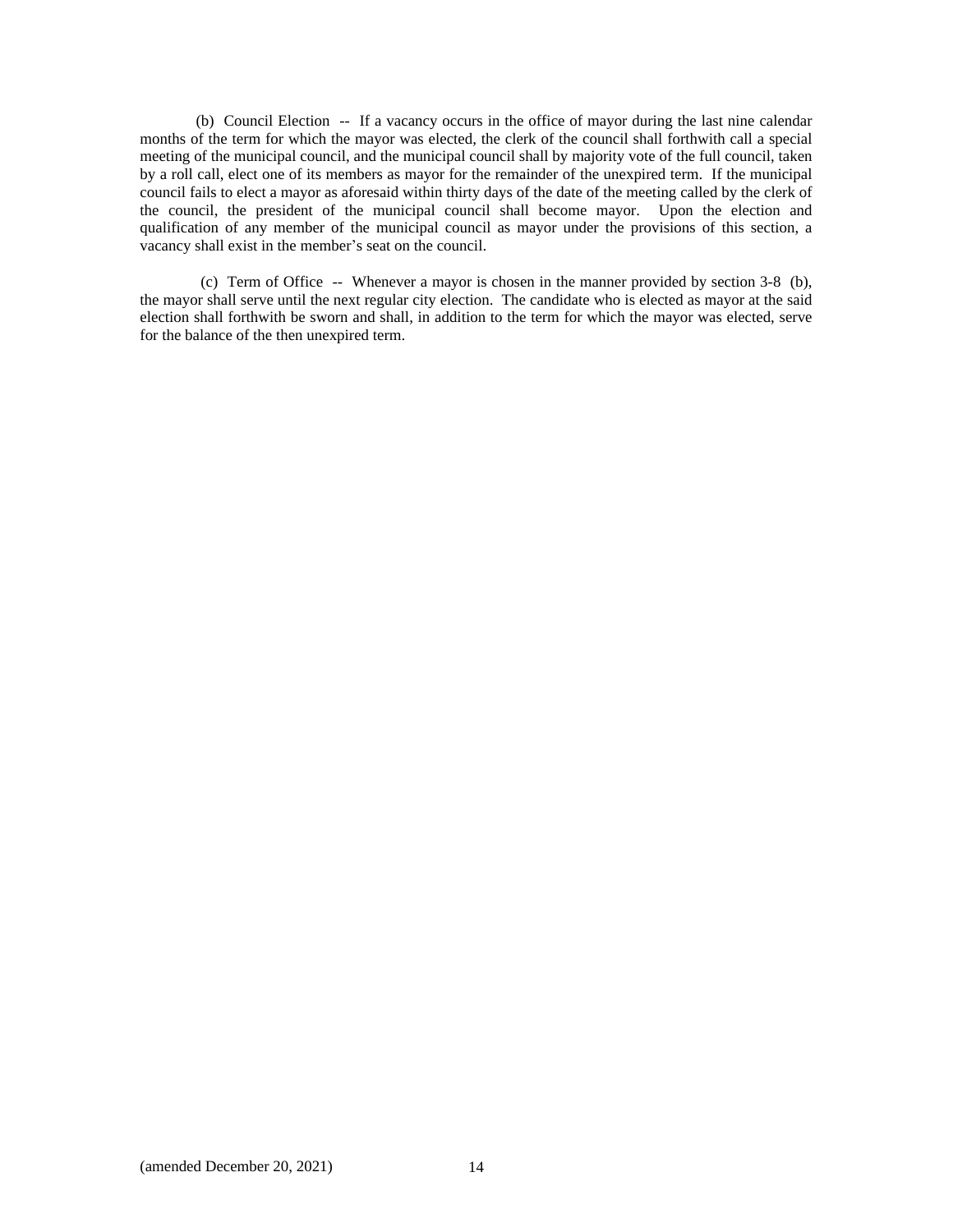#### **SCHOOL COMMITTEE**

#### Section 4-1 Composition; Eligibility; Election and Term

 (a) Composition -- There shall be a school committee of nine members which shall exercise control and management of the public schools of the city. Six of these members, who shall be known as ward school committee members, shall be elected by and from the voters of each ward, one ward school committee member to be elected from each of the six wards of the city. Three of these members, who shall be known as school committee members at large, shall be nominated and elected by and from the voters of the entire city.

(b) Eligibility -- Any voter shall be eligible to hold the office of school committee member.

 (c) Election and Term -- The terms of the school committee members shall be two years beginning the first Tuesday after the first Monday of January following their election and until their successors are qualified.

## Section 4-2 Officers of the School Committee

 After a majority of the school committee members-elect have been sworn, the school committee shall be called together by the member present senior in years of service who shall preside. The school committee shall then elect from among its members, by separate roll call votes, officers of the school committee who shall have the titles of chair, vice-chair, and secretary. The chair shall preside at meetings of the school committee and perform such other functions as may be assigned by vote of the school committee. The vice-chair shall act as chair during the absence or disability of the chair. The school committee may from time to time elect from among its membership one or more members to represent the school committee before the municipal council. Such representatives shall have the right to be heard, during any regular or special meeting of the municipal council or any appropriate committee or subcommittee thereof, on all matters concerning school legislation and the appropriation of money therefor, but shall have no vote.

#### Section 4-3 General Power and Duties

 The school committee shall have all the powers and duties which school committees may have under the general laws and may have such additional powers and duties as the municipal council may by ordinance from time to time assign. The powers of the school committee shall include but not be limited to the power to: (1) appoint a superintendent, (2) appoint all other officers and employees connected with the schools, fix their compensation and define their duties, make rules concerning their tenure of office and discharge them, and (3) make all reasonable rules and regulations, consistent with law, for the management of the public schools of the city and for conducting the business of the committee.

 The school committee shall furnish all school buildings with proper fixtures, furnishings and equipment and shall provide ordinary maintenance and repairs on all school buildings and grounds, provided however that the municipal council may include the school department in any ordinance establishing centralized purchasing or centralized maintenance. The approval of the school committee shall be required for all school buildings and grounds maintenance and repair plans.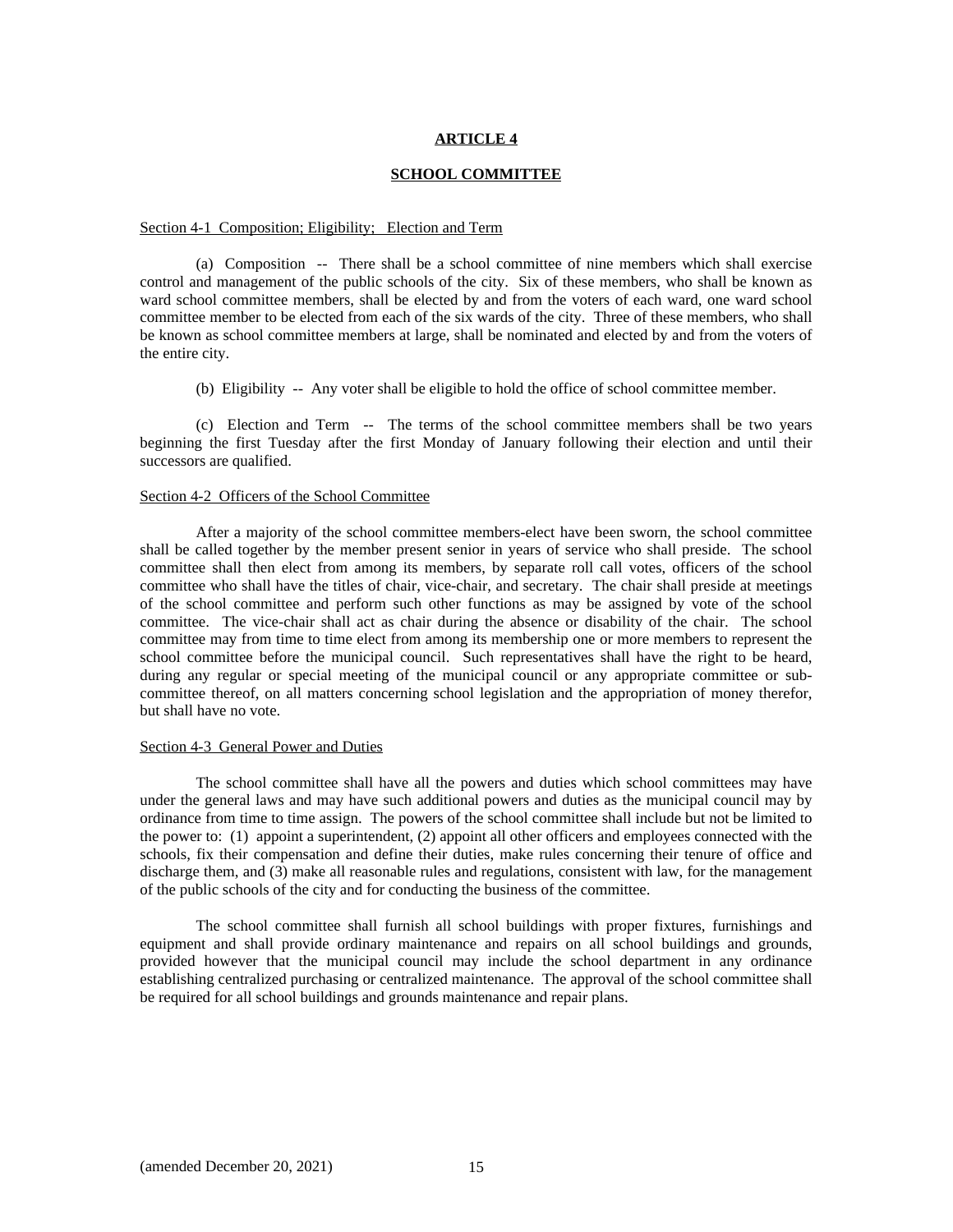## Section 4-4 Prohibitions

 No school committee member shall, while a member of the school committee, hold any compensated office or position in or under the city government.

#### Section 4-5 Filling of Vacancies

 If there be a vacancy by death, resignation, removal from office, failure to elect or otherwise in the office of school committee member, it shall be filled in the same manner as provided in section 2-6 for filling of vacancies in the membership of the municipal council following the school committee's giving notice of any vacancy to the municipal council forthwith. No vacancy which occurs during the last nine calendar months of the term shall be filled unless failure to act would result in less than six members serving in the office of school committee member. In that event all vacancies then existing shall be filled in the manner provided above until the school committee is returned to its full complement.

 Whenever a vacancy exists on the school committee at the time of the regular city election the person elected at said election to the seat for which the vacancy exists shall forthwith be sworn and shall serve for the balance of the unexpired term in addition to the term for which the person was elected. If the vacancy is in the office of school committee member at large the seat shall be filled by the person receiving at said regular election the highest number of votes for the office of school committee member at large and who is not then serving as a member of the school committee.

## Section 4-6 Exercise of Powers; Quorum; Rules of Procedure

 (a) Exercise of Powers -- Except as otherwise provided by law or the charter, the powers of the school committee may be exercised in a manner determined by it.

 (b) Quorum -- A majority of the school committee then in office shall constitute a quorum. The affirmative vote of a majority of the full committee shall be necessary to adopt any financial matter. Except as otherwise provided by law or the charter, any other motion or measure may be adopted by a majority vote of those present.

 (c) Rules of Procedure -- The school committee shall from time to time establish rules for its proceedings. Regular meetings of the school committee shall be held at a time and place fixed by their rules. Special meetings of the school committee may be held on the call of the chair of the school committee, or any three or more members, by written notice delivered in hand or to the place of residence or business of each member at least forty-eight hours in advance of the time set. Except as otherwise authorized by general laws, all sessions of the school committee shall be open to the public and press. Every matter coming before the school committee shall be put to a vote, the result of which shall be duly recorded. A full, accurate, and up-to-date record of the proceedings of the school committee shall be kept and shall be open to inspection by the public.

(d) Charter Objection -- On the first occasion that the question of adoption of any motion or measure, except an emergency measure as defined in section 4-6(e), is put to the school committee, if a single member objects to the taking of a vote, the vote shall be postponed for not less than seven days. This procedure shall not be used more than once for any measure notwithstanding any amendment to the original measure.

(e) Emergency Measures -- An emergency measure shall be introduced in the form and manner prescribed for measures generally except that it shall be plainly designated as an emergency measure. A preamble which declares that an emergency exists and which defines its nature in clear and specific terms shall be separately voted upon and shall require the affirmative vote of two-thirds of the full school committee. Any emergency measure may be passed with or without amendment or rejected at the meeting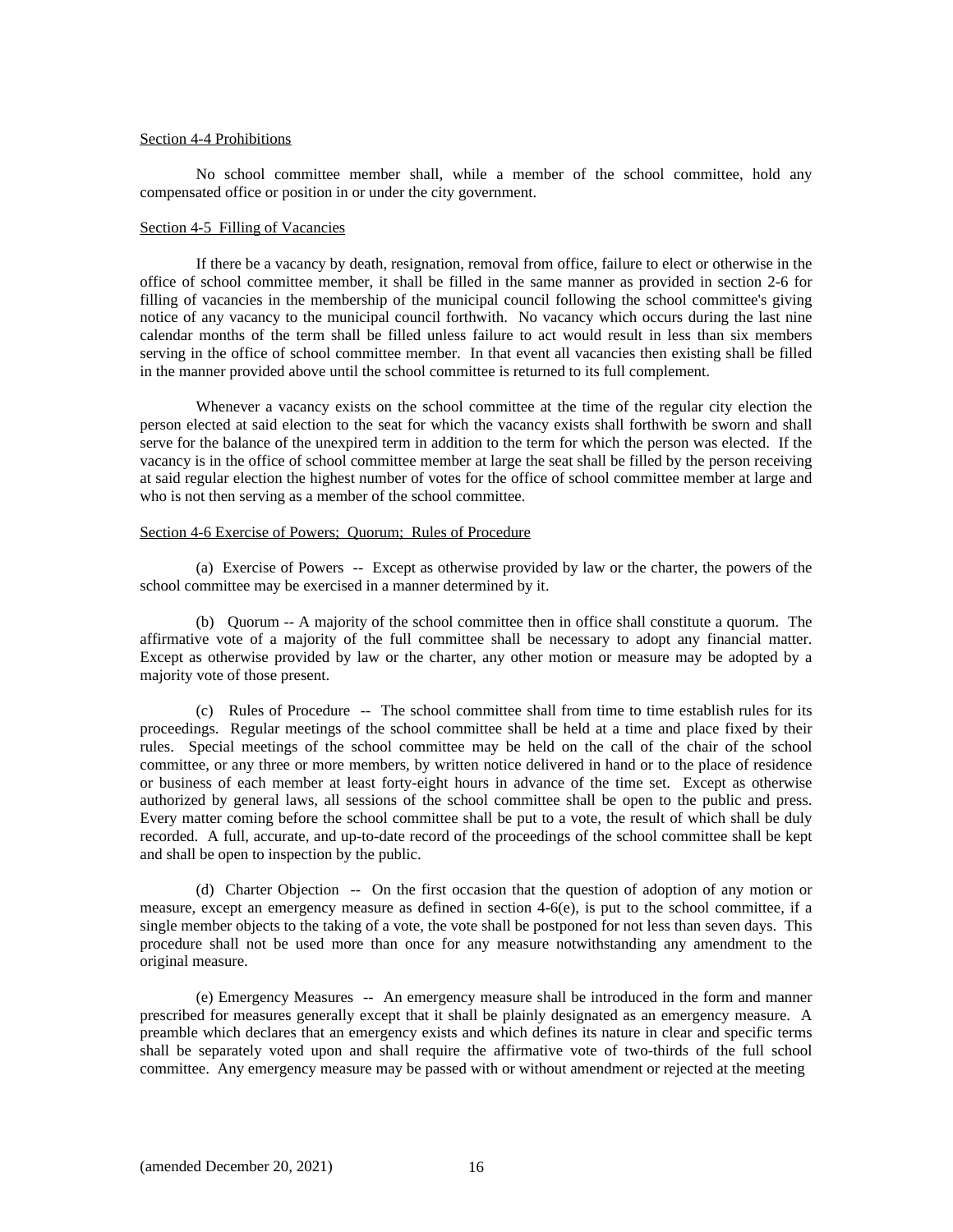at which it is introduced. No measure making a grant, renewal or extension, whatever its kind or nature, of any franchise or special privilege shall be passed as an emergency measure. An emergency measure shall become effective upon adoption or at such later time as it may specify.

## Section 4-7 Budget Hearing

 At least thirty days before the meeting at which the school committee is to vote on the budget request it will submit to the mayor for inclusion in the budget the mayor is required to submit to the municipal council, the school committee shall cause to be published in a local newspaper a general summary of their proposed budget. The summary shall specifically indicate areas of increase from the current budget, if any, and a notice stating: (1) the times and places where copies of the proposed budget will be available for inspection by the public and (2) the date, time and place not less than seven nor more than fourteen days after such publication when a public hearing will be held by the school committee on the proposed budget.

The action of the school committee in adopting the budget shall be summarized and the results of a roll call vote taken on each amendment proposed shall be duly recorded.

#### Section 4-8 Compensation: Expenses (voted November 2, 1999)

The Municipal Council shall be ordinance determine an annual salary and expense allowance for School Committee members, but no ordinance establishing or increasing such salary or expense allowance shall be effective unless it is adopted within the first eighteen months of the term of office is to be effective at the start of the next term of office.

This amendment shall become effective upon its adoption by the voters of the City of Attleboro. A salary and expense account for school committee members elected at the time of said adoption shall be effective at the beginning of their terms of office, provided the Municipal Council shall have enacted an ordinance establishing such salary and expense account prior to the beginning of such terms of office.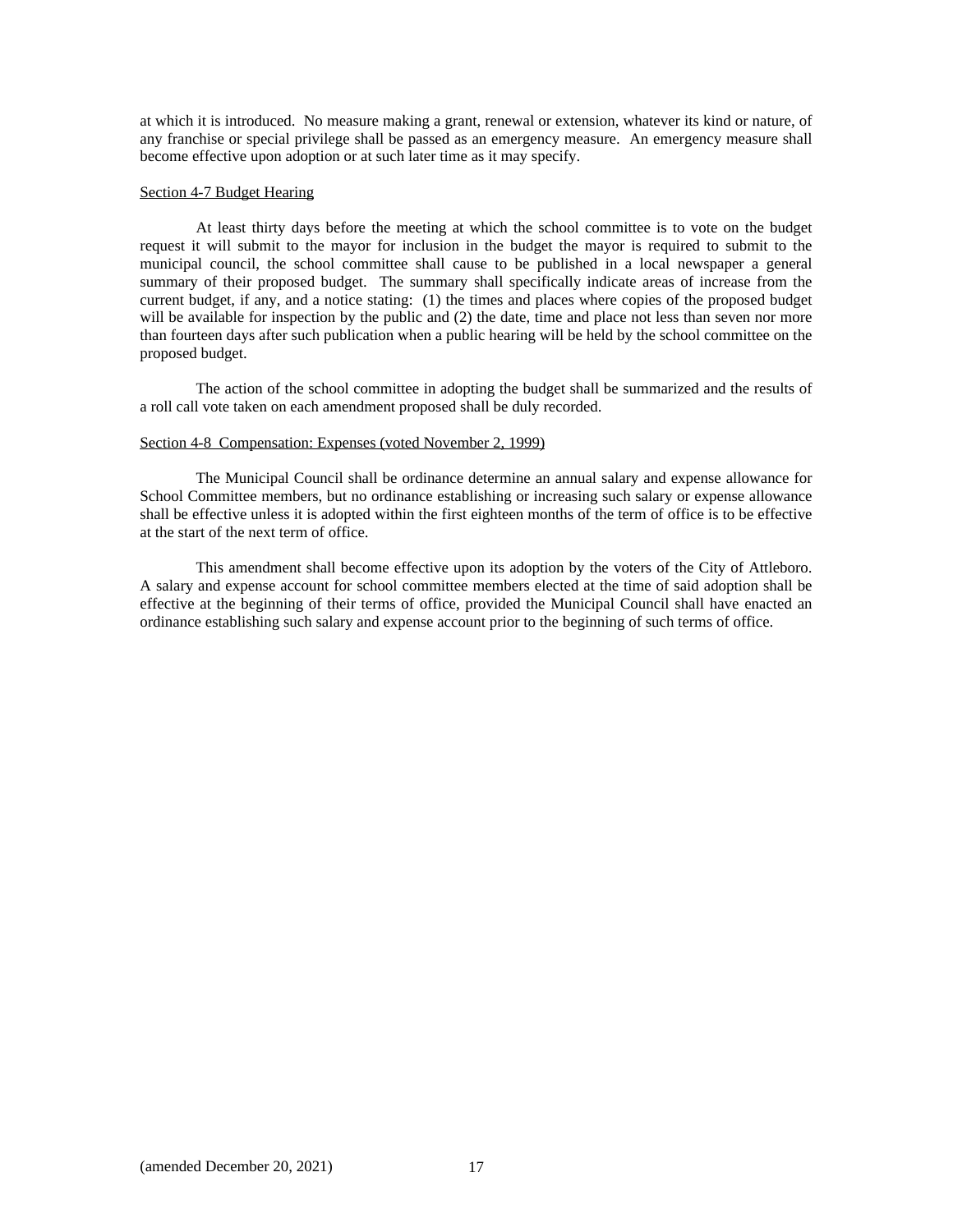#### **OTHER ELECTED OFFICIALS**

#### Section 5-1 City Clerk

(a) Election -- There shall be a city clerk elected by and from the voters.

 (b) Term of Office -- The city clerk shall serve for a term of two years from the first Tuesday following the first Monday in January following city clerk's election and until a successor has been qualified.

 (c) Powers and Duties -- The city clerk shall have the powers and duties with regard to the keeping of records and vital statistics and the issuance of licenses as are established by general laws. The clerk may have such additional powers and duties as the municipal council may from time to time by ordinance prescribe.

#### Section 5-2 City Treasurer

(a) Election -- There shall be a city treasurer elected by and from the voters.

 (b) Term of Office -- The city treasurer shall serve for a term of two years from the first Tuesday following the first Monday in January following the city treasurer's election and until a successor has been qualified.

 (c) Powers and Duties -- The city treasurer shall receive and take charge of all money belonging to the city, and pay over and account for the same according to the order of the city or its authorized officers. The treasurer shall have such additional powers as may be provided by general laws and may have such additional powers and duties as the municipal council may from time to time by ordinance prescribe.

#### Section 5-3 City Collector

(a) Election -- There shall be a city collector elected by and from the voters.

 (b) Term of Office -- The city collector shall serve for a term of two years from the first Tuesday following the first Monday in January following the city collector's election and until a successor has been qualified.

 (c) Powers and Duties -- The city collector shall collect all public monies and all accounts of the city upon warrants issued to the city collector. The city collector shall have and exercise all of the powers of collectors as may be provided by general laws and may have such additional powers and duties as the municipal council may from time to time by ordinance prescribe.

## Section 5-4 Coordination of Officials

 Notwithstanding the election of the city officers named in this article by the voters of the city, the said officers shall be subject to the call of the mayor for consultation, conference, and discussion on any matter which relates to their respective offices.

#### Section 5-5 Filling of Vacancies

 If there be a vacancy in the office of city clerk, city treasurer or city collector by death, resignation, removal from office, failure to elect or otherwise it shall be filled in the same manner as provided in section 2-6 for filling vacancies in the membership of the municipal council. No vacancy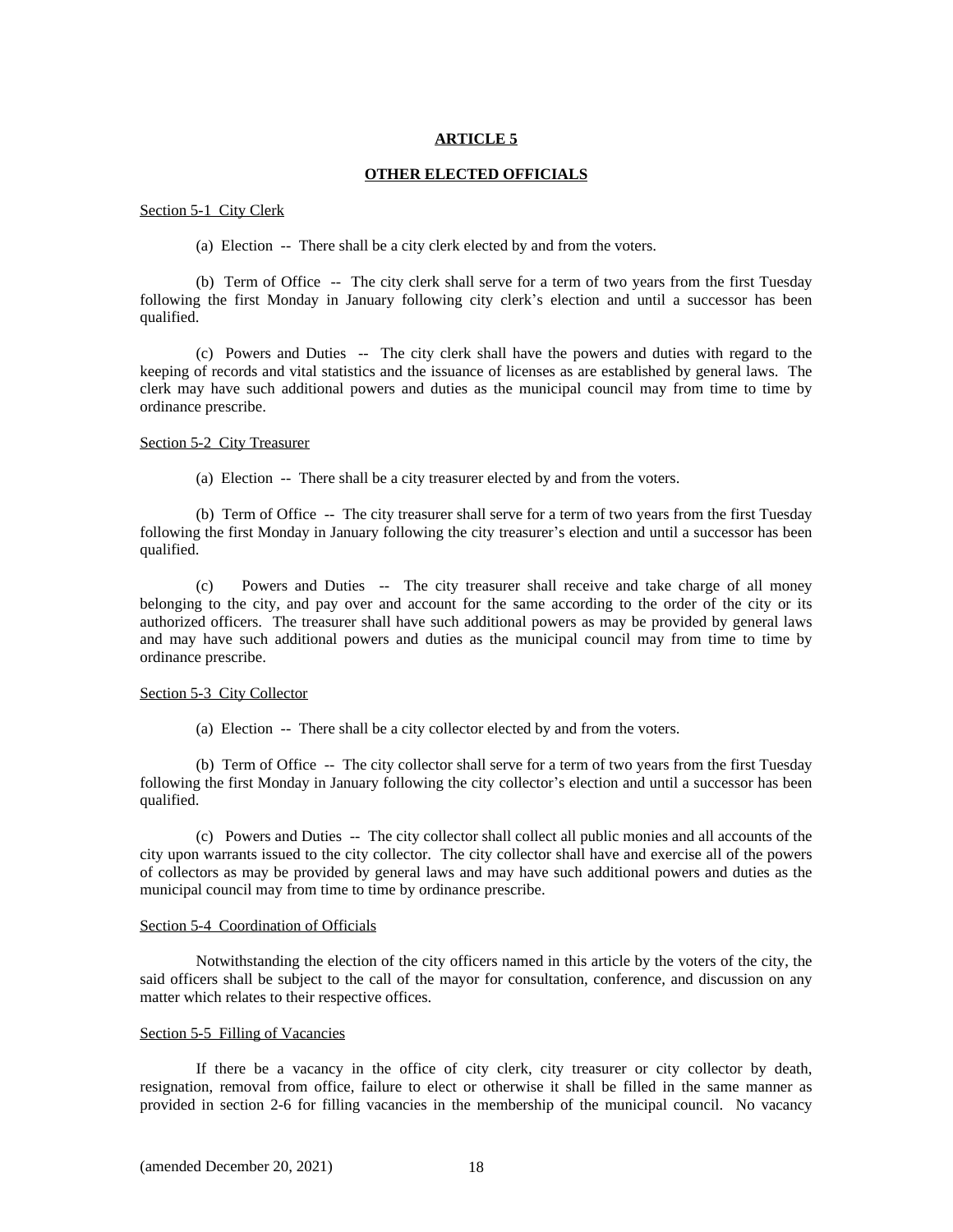which occurs during the last nine calendar months of the term shall be filled. Whenever a vacancy exists at the time of the regular city election the person elected at said election to the vacant office shall serve for the balance of the unexpired term in addition to the term for which the person was elected.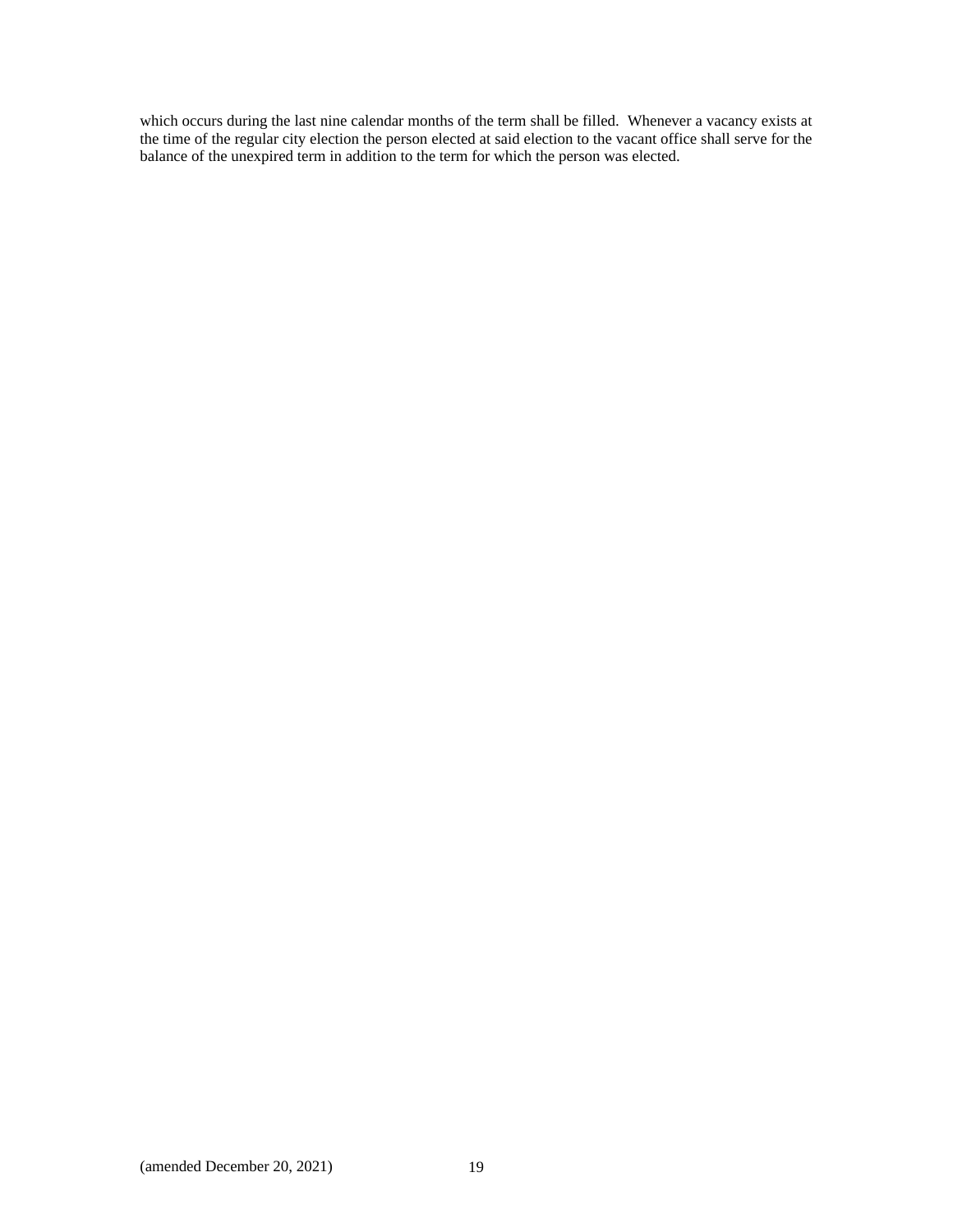#### **FINANCIAL PROCEDURES**

#### Section 6-1 Submission of Budget; Budget Message

 Within the period prescribed by state statute, the mayor shall submit to the municipal council a proposed budget for the ensuing fiscal year which shall provide a complete financial plan of all city funds and activities for the ensuing fiscal year, an accompanying budget message, and supporting documents.

 The mayor's message shall explain the budget for all city agencies both in fiscal terms and in terms of work programs. It shall outline the proposed financial policies of the city for the ensuing fiscal year, describe the important features of the budget, indicate any major changes from the current fiscal year in financial policies, expenditures, and revenues, together with the reasons for such changes, summarize the city's debt position, and include such other material as the mayor deems desirable or the municipal council may reasonably require.

#### Section 6-2 Action on Budget

 (a) Public Hearing -- The municipal council shall within seven days following its receipt of the proposed budget publish in one or more newspapers of general circulation in the city the general summary of the proposed budget as submitted by the mayor and a notice stating: (1) the times and places where copies of the proposed budget are available for inspection by the public and (2) the date, time, and place not less than two weeks after such publication when a public hearing on said proposed budget will be held by the municipal council or a committee thereof.

 (b) Adoption -- The municipal council shall adopt the budget, with or without amendments, within the period prescribed by state statute.. In amending the budget, the municipal council may delete or decrease any programs or amounts except expenditures required by law or for debt service. If the municipal council fails to take action with respect to any item in the budget within said period, such amount shall, without any action by the municipal council, become a part of the appropriations for the year and be available for the purposes specified.

## Section 6-3 Capital Improvement Program

 (c) Submission -- The mayor shall prepare and submit to the municipal council a five-year capital improvement program at least six months prior to the last day of each fiscal year.

 (b) Contents -- The capital improvement program shall include: (1) a clear, concise summary of its contents; (2) a list of all capital improvements proposed to be undertaken during the next five fiscal years with supporting data; (3) cost estimates, method of financing, and recommended time schedules; (4) the estimated annual cost of operating and maintaining the facilities included; (5) a listing of all sources and amounts of revenue. The above information shall be revised and extended each year.

 (c) Public Hearing -- The municipal council shall within fourteen days following its receipt of the proposed capital improvement program publish in one or more newspapers of general circulation in the city the general summary of the capital improvement program and a notice stating: (1) the times and places where copies of the capital improvement program are available for inspection by the public, and (2) the date, time, and place, not less than two weeks after such publication, when a public hearing on said program will be held by the municipal council.

 (d) Adoption -- After the public hearing, and on or before the last day on which the mayor may submit a proposed budget for the ensuing fiscal year, the municipal council shall by resolution adopt the capital improvement program with or without amendment, provided that each amendment must be voted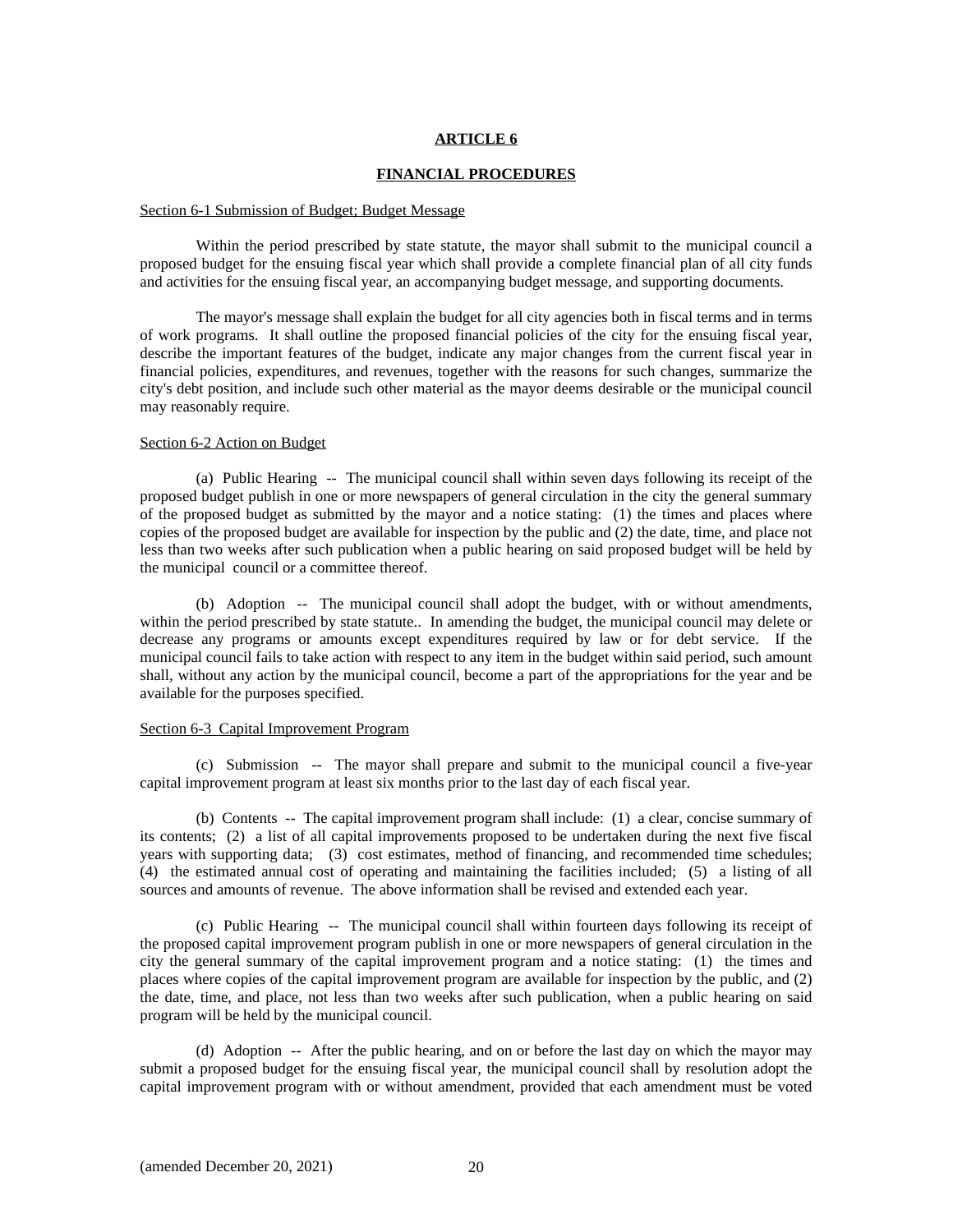separately and that any increase in the capital improvement program as submitted must clearly identify the method of financing proposed to accomplish this increase.

## Section **6-4 Contracts**

 All contracts made for or in behalf of the city shall be in writing. No contract entered into for or in behalf of the city shall be deemed to have been made until the city auditor, or other officer having similar duties, has certified thereon that an appropriation in an amount sufficient to pay the proposed contract is available in a proper account. All contracts entered into for or in behalf of the city shall be subject to the approval of the mayor.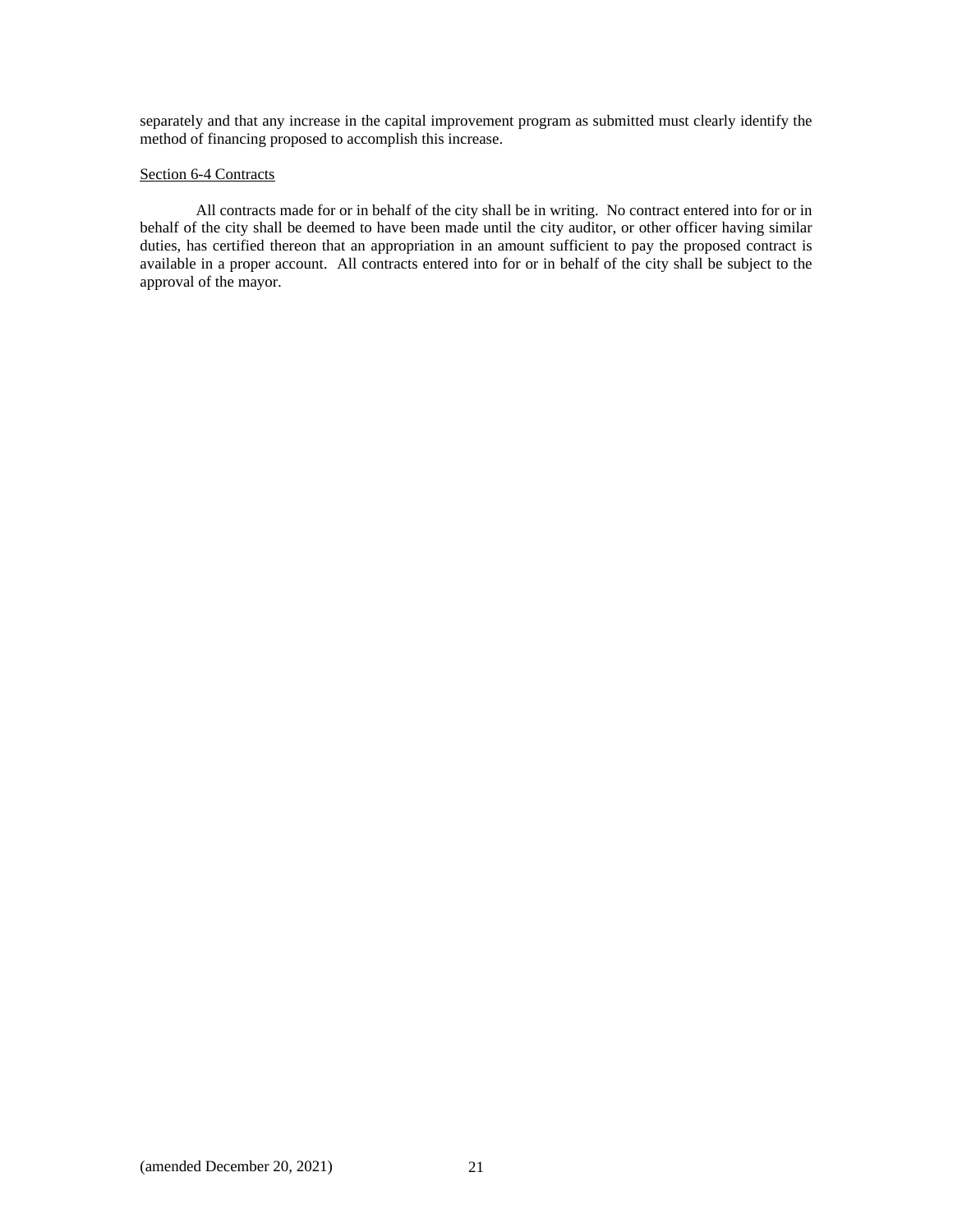#### **ADMINISTRATIVE ORGANIZATION**

#### Section 7-1 Reorganization Plans by Municipal Council

 Except as otherwise provided by law or the charter, the municipal council may by ordinance reorganize, consolidate, or abolish any existing city agency in whole or in part, establish new city agencies, and prescribe the functions of any city agency. All city agencies under the direction and supervision of the mayor shall be headed and administered by officers appointed by the mayor.

#### Section 7-2 Reorganization Plans by Mayor

 (a) Submission -- The mayor may from time to time prepare and submit to the municipal council reorganization plans which may, subject to applicable law and the charter, reorganize, consolidate, or abolish any city agency, in whole or in part, or establish new city agencies, as the mayor deems necessary or expedient. Such reorganization plans shall be accompanied by an explanatory message when submitted.

 (b) Adoption -- Every such reorganization plan shall upon receipt by the clerk of the municipal council be referred to an appropriate committee of the municipal council. The municipal council shall, not more than thirty days later, hold a public hearing on the matter and the committee to which it was referred shall, within fourteen days following such hearing, issue a report stating either that it approves or that it disapproves of the plan. A reorganization plan shall become effective ninety days after the date it is received by the municipal council unless the municipal council has prior to that date voted to disapprove the reorganization plan. A reorganization plan presented by the mayor to the municipal council under this section may not be amended by it, but shall either be approved or rejected as submitted and shall not be subject to the objection as provided in section 2-9 (c).

## Section 7-3 Publication of Reorganization Plan

 An up-to-date record of any reorganization plan under this article shall be kept on file in the office of the city clerk and copies of all such plans shall be included as an appendix in any publication of the ordinances of the city.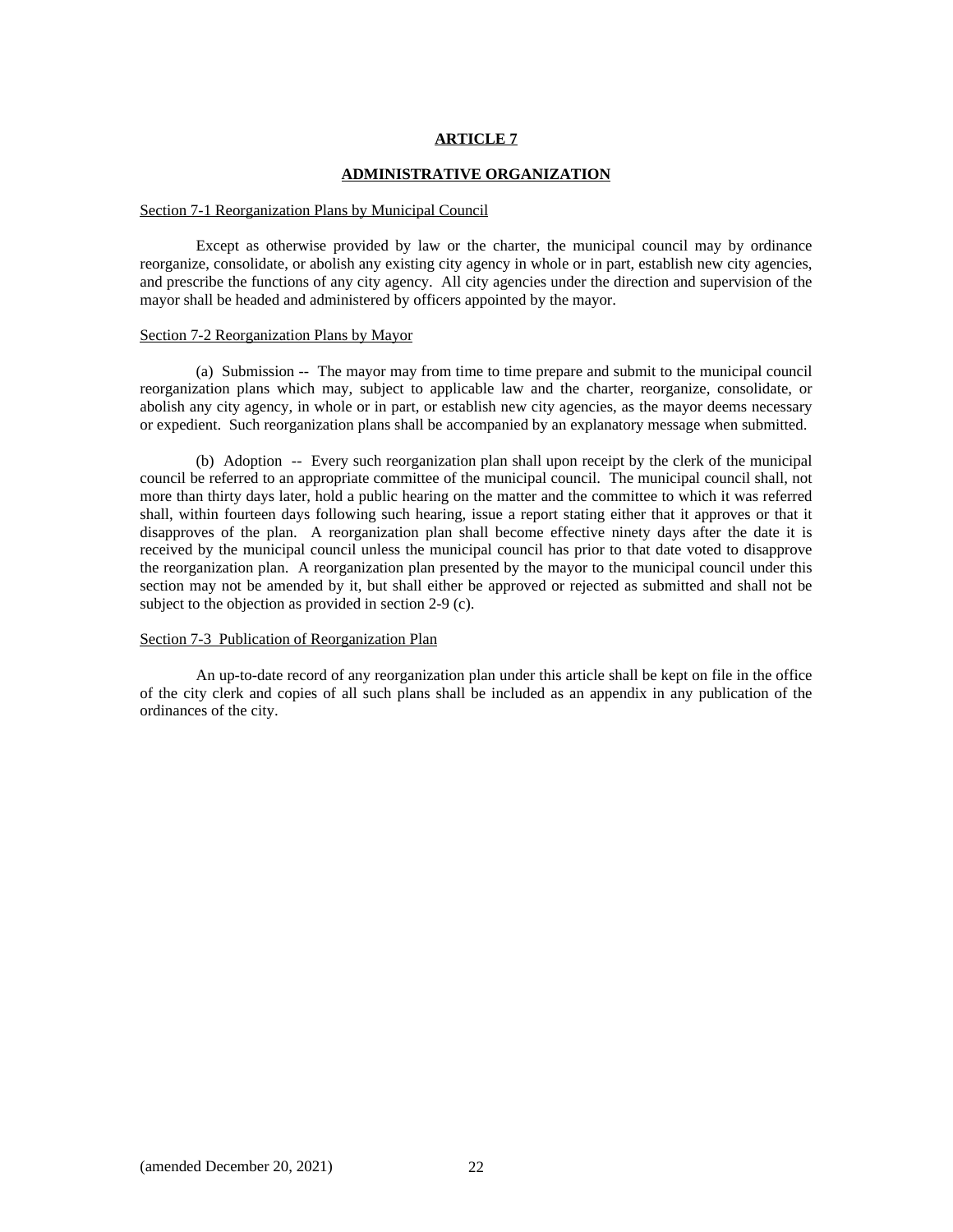#### **COMPREHENSIVE PLAN**

#### Section 8-1 Comprehensive Plan

 (a) Content -- There shall be a comprehensive plan setting forth in graphic and textual form policies to govern the future development of the entire city. Such plan shall cover the entire city and all of its functions and services, or shall consist of a combination of plans governing specific functions and services or specific geographic areas.

 (b) Submission to Municipal Council -- The mayor shall, whenever requested by the planning board, submit to the municipal council a proposed comprehensive plan or modification thereof.

 (c) Adoption -- Upon receipt from the mayor of a proposed comprehensive plan or a proposed modification of the existing plan, and after receipt of the recommendations of the planning board, the municipal council shall hold a public hearing on the proposed comprehensive plan or the proposed modification thereof and shall, within sixty days following the public hearing, by resolution adopt the same with or without amendment.

 (d) Effect -- The comprehensive plan shall serve as a guide to all future action by the municipal council concerning land use and development regulations, urban renewal programs, and expenditures for capital improvements.

## Section 8-2 Implementation of the Comprehensive Plan

 (a) Land Use and Development Regulations -- In accordance with applicable provisions of the general laws, the municipal council may by ordinance adopt land use and development regulations, including but not limited to an official map and zoning regulations.

 (b) Urban Renewal -- In accordance with applicable provisions of the general laws, the municipal council may by ordinance provide for redevelopment, rehabilitation, conservation, and renewal programs for the alleviation or prevention of slums, obsolescence, blight, or other conditions of deterioration.

 (c) Action by the Municipal Council -- Before acting on any proposed measure concerning land use and development regulations, urban renewal, or expenditures for capital improvements, where such measure involves a matter covered by the comprehensive plan, the municipal council shall refer the proposal to the planning board which shall, within a time specified by the municipal council and prior to any public hearing on the proposed measure, report in writing its recommendations thereon.

 (d) Annual Report of the Planning Board - Within eight weeks following the start of each calendar year, the planning board shall submit to the mayor a report which summarizes all actions taken by the municipal council in the preceding calendar year which relate to the comprehensive plan and makes such recommendations with respect to amendments to the comprehensive plan as a result of such actions as they deem necessary or desirable.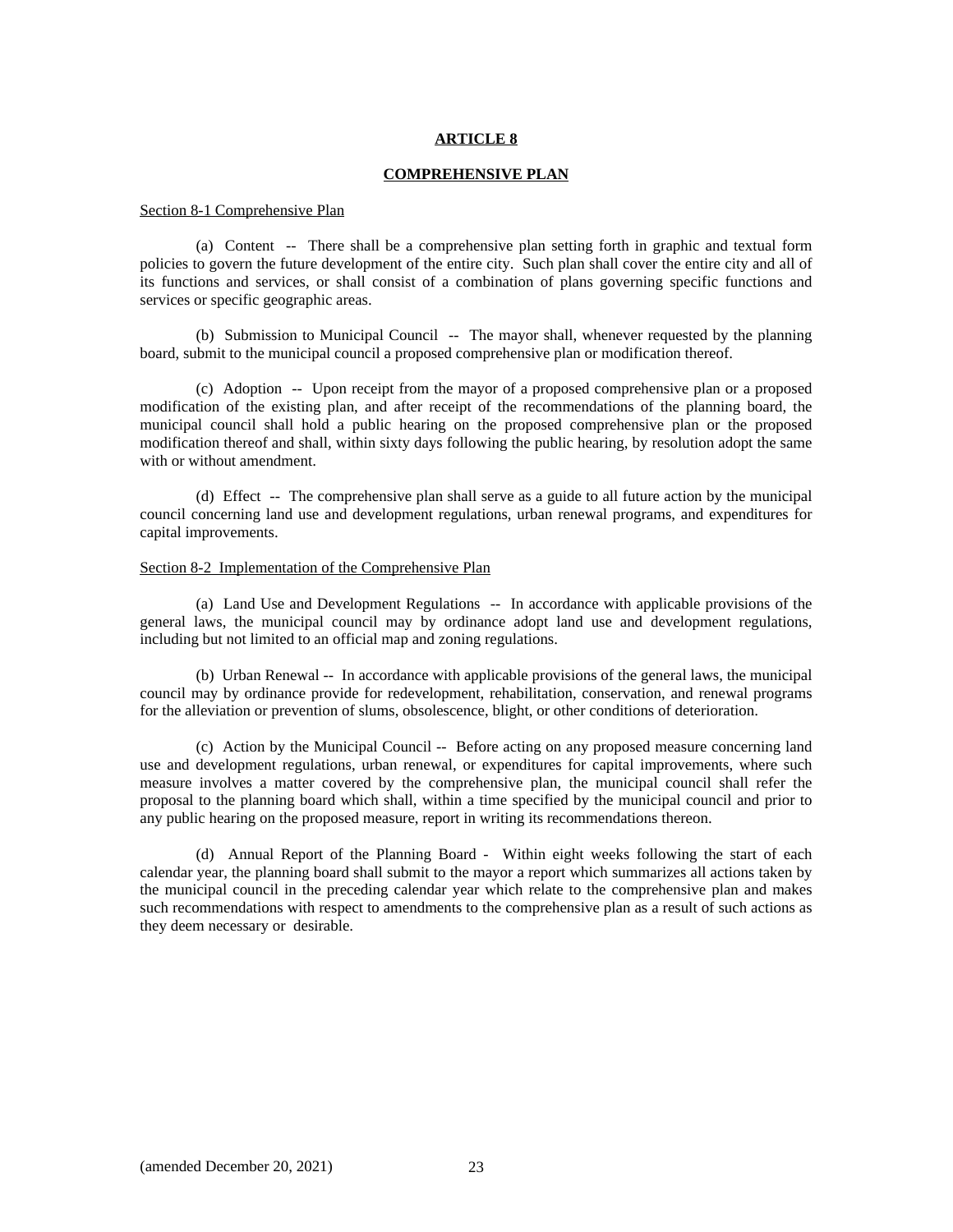#### **NOMINATIONS AND ELECTIONS**

#### Section 9-1 City Elections: General and Preliminary (Adopted by Approval 11/5/02)

 The regular city election shall be held on the first Tuesday following the first Monday in November in each odd-numbered year.

On the third Tuesday of September preceding every regular city election, there shall be held a preliminary election for the purpose of nominating candidates.

## Section 9-2 Nonpartisan Elections

 All elections of city officers shall be nonpartisan, and election ballots for such officers shall be printed without any party mark, emblem, or designation whatsoever.

#### Section 9-3 Preliminary Elections

(a) Signature Requirements -- The number of signatures of voters required to place the name of a candidate on the official ballot to be used at a preliminary election shall be as follows: for the office of mayor not less than two hundred; for all other at large offices not less than one hundred; and for the office of ward councilor and ward school committee member not less than fifty signatures of the voters of the ward.

(b) Information to Voters -- If the candidate at a preliminary election is an incumbent of the office to which the candidate seeks election, against that candidate's name shall appear the phrase "Candidate for Re-election."

(c) Ballot Position -- The order in which names of candidates appear on the ballot for each office shall be determined by a drawing by lot conducted by the election commission in the presence of such candidates or their representatives.

(d) Determination of Candidates for Election -- The two persons receiving at a preliminary election the highest number of votes for nomination for an office shall be the sole candidates for that office whose names shall be printed on the official ballot to be used at the regular election at which such office is to be filled, and no acceptance of a nomination at a preliminary election shall be necessary to its validity. If two or more persons are to be elected to the same office at such regular election, the several persons in number equal to twice the number so to be elected receiving at such preliminary election the highest number of votes for nomination for that office shall be the sole candidates for that office whose names shall be printed on the official ballot.

If the preliminary election results in a tie vote among candidates for nomination receiving the lowest number of votes which, but for said tie vote, would entitle a person receiving the same to have that person's name printed upon the official ballot for the election, all candidates participating in said tie vote shall have their names printed upon the official ballot, although in consequence there be printed thereon candidates to a number exceeding twice the number to be elected.

(e) Nomination of Candidates, Conditions Making Election Unnecessary -- If at the expiration of the time for filing statements of candidates to be voted for at any preliminary election not more than twice as many such statements have been filed with the election commission for an office as candidates are to be elected to such office, the candidates whose statements have thus been filed shall be deemed to have been nominated to said office, and their names shall be voted on for such office at the succeeding regular election, and the election commission shall not print said names upon the ballot to be used at said preliminary election and no other nomination to said office shall be made. If in consequence it shall appear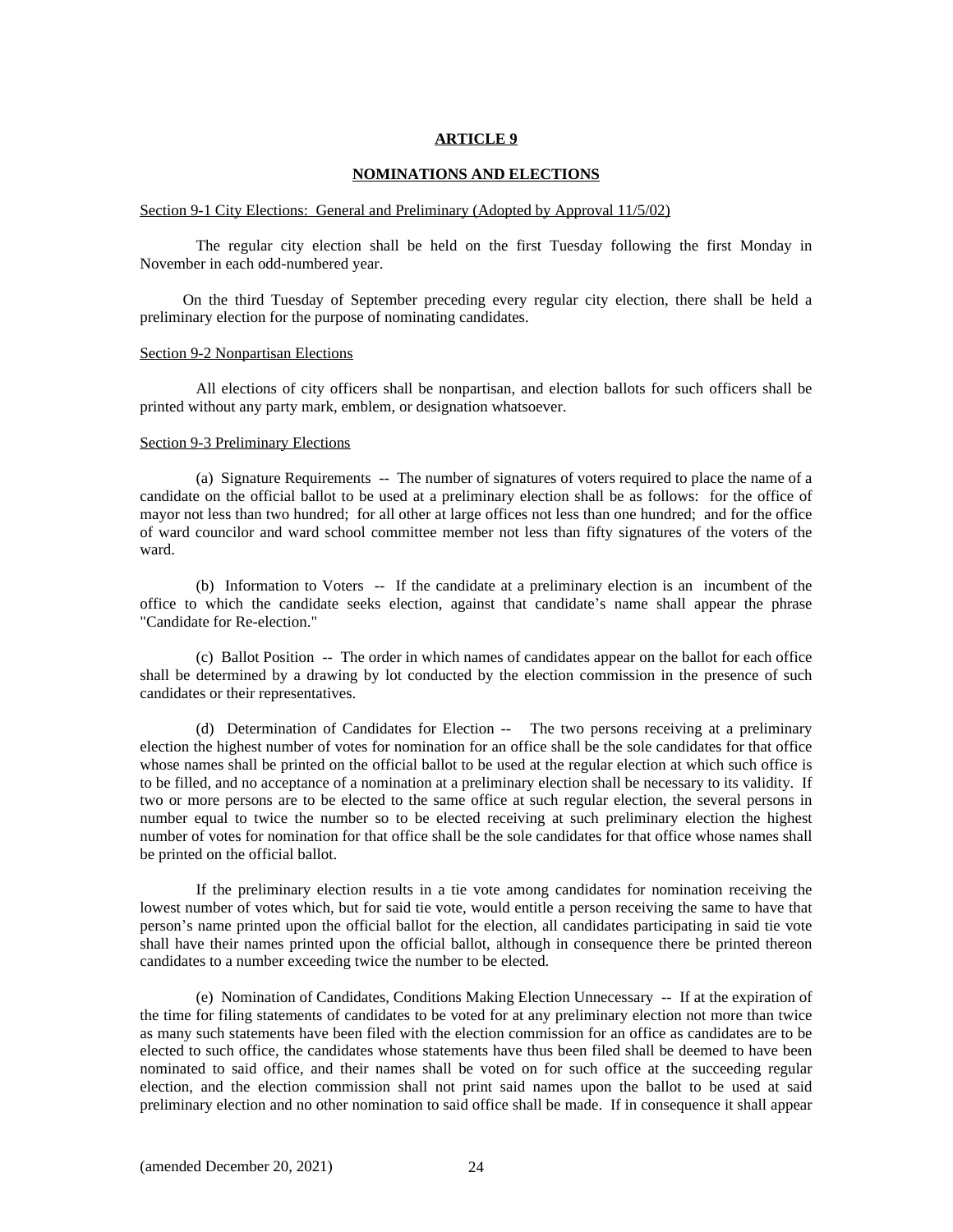that no names are to be printed upon the official ballot to be used at any preliminary election in any ward or wards of the city, no preliminary election shall be held in any such ward or wards.

(f). (Adopted by Approval 11/5/02) Candidates Nominated for Multiple Offices -- A candidate who has filed nomination papers for multiple offices must withdraw that candidate's name from nomination for all but one office on or before the last day provided by the law for withdrawal of candidates. Any candidate for office who does not comply with said withdrawal procedure shall not have that candidate's name printed upon the ballot for any office.

## Section 9-4 Regular Election

(a) Information to Voters -- If the candidate in a regular city election is an incumbent of the office to which the candidate seeks election, against that candidate's name shall appear the phrase "Candidate for Re-election."

(b) Ballot Position -- The order in which names of candidates appear on the ballot for each office in a regular city election shall be determined by a drawing by lot conducted by the election commission in the presence of such candidates or their representatives.

## Section 9-5 Special Election for Mayor

Whenever a special election is to be held for the office of mayor under the provisions of section 3- 8 (a), no preliminary election shall be held. All candidates who file nomination papers which are certified by the board of election commissioners to contain a sufficient number of signatures of voters shall be entitled to have their names appear upon the ballot for the said election. The candidate who receives the highest number of votes shall be declared elected.

#### Section 9-6 Wards

The territory of the city shall be divided into six wards so established as to consist of as nearly equal number of inhabitants as it is possible to achieve based on compact and contiguous territory, bounded insofar as possible by the center line of known streets or ways or by other well-defined limits. Each ward shall be divided into voting precincts in accordance with state statutes.

## Section 9-7 Application of State Laws

Except as expressly provided in the charter and authorized by state law, all city elections shall be governed by the laws of the commonwealth relating to the right to vote, the registration of voters, the nomination of candidates, the conduct of preliminary, regular, and special elections, the submission of charter amendments and other propositions, the counting of votes, and the declaration of results.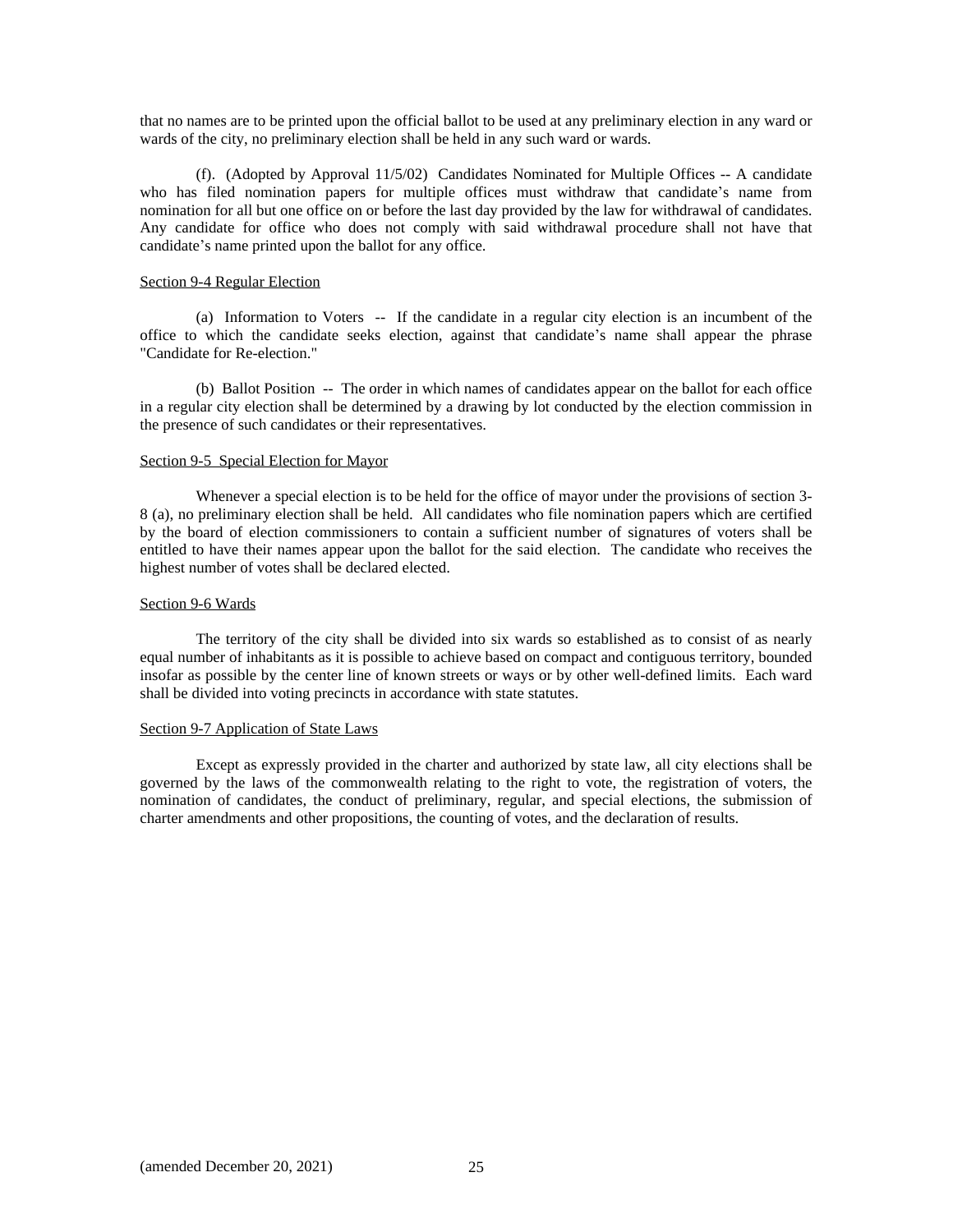#### **FREE PETITION; INITIATIVE; REFERENDUM**

#### Section 10-1 Free Petition

(a) Individual Petitions, Action Discretionary -- The municipal council and the school committee shall receive all petitions signed by one or more voters and addressed to either of them and may, in their discretion, take such action in regard to such petitions as they deem necessary and advisable.

(b) Group Petitions, Action Required -- The municipal council or the school committee shall hold a public hearing and act with respect to every petition which is addressed to it and which is signed by at least one percent of the total number of voters. The hearing shall be held by the municipal council or the school committee, or in either case, by a committee or subcommittee thereof, and the action by the municipal council or school committee shall be taken not later than three months after the petition is filed with the clerk of the council or secretary of the school committee. Hearings on two or more petitions filed under this section may be held at the same time and place. The clerk of the council or the secretary of the school committee shall mail notice of the hearing to the ten petitioners whose names first appear on each such petition at least seven days before the hearing. The municipal council or the school committee shall publish in one or more newspapers of general circulation in the city a general summary of the subject matter of such petitions and a notice stating: (1) the times and places where copies of the citizen petitions are available for inspection by the public, and (2) the date, time, and place not less than two weeks after such publication, when a public hearing on said petitions will be held by the municipal council or school committee.

#### Section 10-2 Citizen Initiative Measures

(a) Commencement of Proceedings -- Initiative procedures shall be started by the filing of an initiative petition with the clerk of the council or secretary of the school committee as may be. The petition shall be addressed to the municipal council or to the school committee, shall contain a request for passage of a particular measure set forth in the petition, and shall be signed by not less than ten per cent of the total number of voters. Signatures to initiative petitions need not be all on one paper. All such papers pertaining to any one measure shall be fastened together and shall be filed in the office of the election commission as one instrument, with the endorsement thereon of the name and address of the person designated as filing the same. With each signature to the petition shall be stated the place of residence of the signer, giving the street and number, if any.

Within five days after the filing of said petition the election commission shall ascertain by what number of voters the petition is signed, and what percentage that number is of the total number of voters, and shall attach thereto their certificate showing the result of such examination.

The election commission shall hold the petition and their certificate available for public inspection during ordinary office hours for two full days, and unless written objections to the certificate of the election commission are filed by a voter within said period, the election commission's certificate shall be deemed conclusive. If objections are so filed, they shall be disposed of forthwith in the manner provided by general laws, chapter 53.

If no objections are so filed, the election commission shall forthwith transmit the said certificate with the said petition to the municipal council or to the school committee, according as the petition is addressed, and at the same time shall send a copy of said certificate to the person designated on the petition as filing the same.

(b) Referral to City Solicitor -- If the election commission determines that a sufficient number of the signers are voters, the clerk of the council or the secretary of the school committee shall transmit a copy of the petition to the city solicitor. Within fifteen days after the city solicitor's receipt of the petition the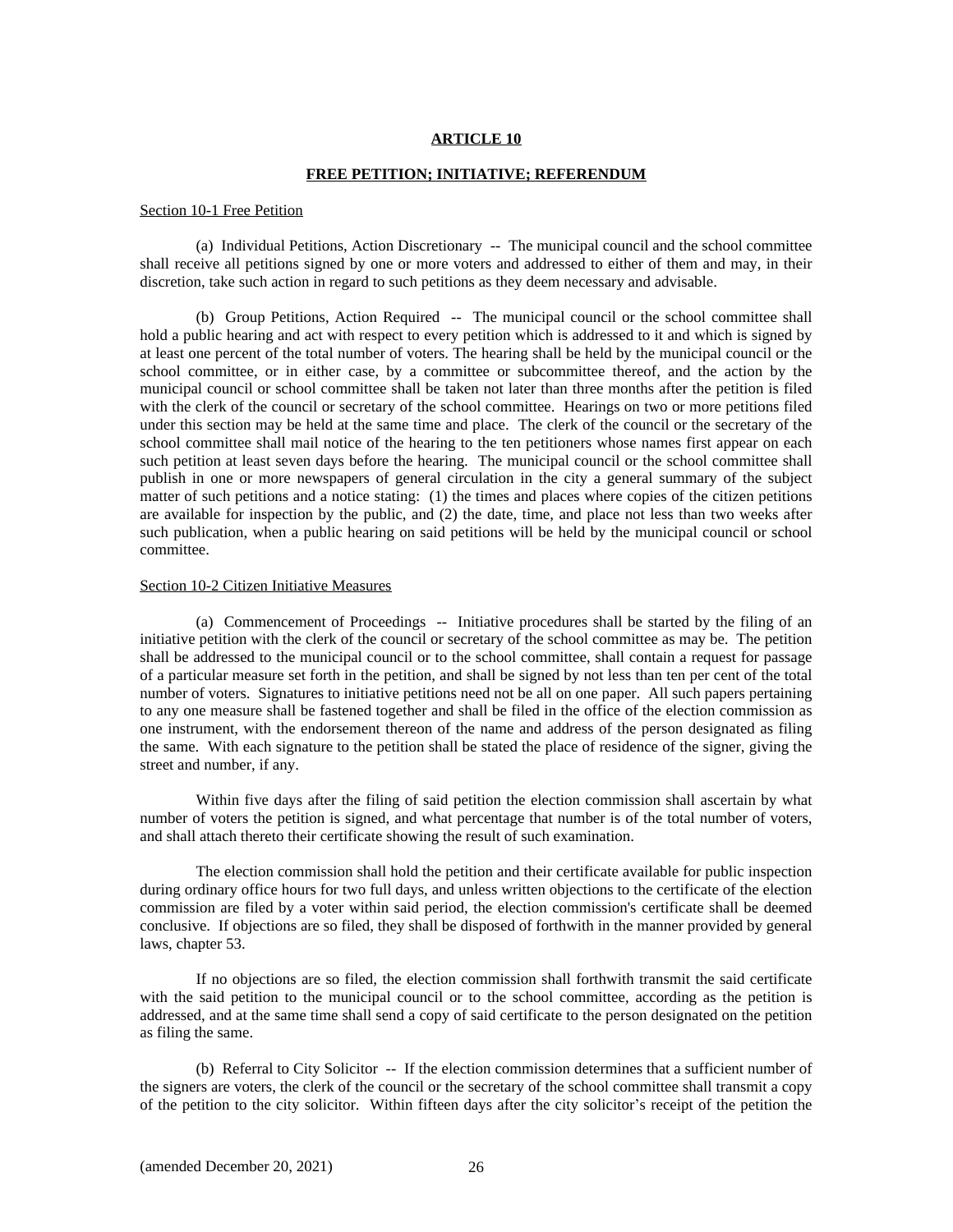city solicitor shall advise the clerk of the council or the secretary of the school committee in writing whether the measure may be proposed by initiative procedures and whether it may lawfully be passed by the municipal council or the school committee. If the opinion of the city solicitor is that the measure may not lawfully be passed, the city solicitor shall state the city solicitor's reason or reasons therefor in the city solicitor's reply. The clerk of the council or the secretary of the school committee shall furnish a copy of the solicitor's opinion to the person designated on the petition as filing the same.

(c) Action on Petition -- Within thirty days after an initiative petition is presented to the municipal council or the school committee, the municipal council or the school committee shall act with respect to the initiative measure by passing it without change, or by rejecting it, or by passing some other measure stated to be in lieu thereof. The passage of a measure in lieu of an initiative measure shall be deemed a rejection of the initiative measure. If the municipal council or the school committee fails to act with respect to the initiative measure as required by this section within thirty days after presentation, the measure shall be deemed to have been rejected on the thirtieth day after presentation. If an initiative measure is rejected, the clerk of the council or the secretary of the school committee shall promptly give written notice of that fact to the first ten petitioners. Initiative measures shall not be subject to charter objection as provided in section 2-9 (c).

(d) Supplemental Petitions -- Within forty-five days after notice of the rejection of an initiative measure has been given by the clerk of the council or secretary of the school committee, a supplemental initiative petition addressed to the municipal council or the school committee may be filed in the office of the election commission. The supplemental initiative petition shall be signed by a number of additional voters which is at least equal to five percent of the total number of voters registered to vote at the most recent preceding regular city election. If the number of signatures to a supplemental initiative petition is deemed sufficient by the election commission, the municipal council shall provide for submission of the initiative measure to the voters at the next regular city election. The provisions of section 10-2 (a) shall apply insofar as applicable to such petitions.

(e) Immediate Submission to Voters -- If the supplemental initiative petition is signed by a number of voters which is at least equal to ten percent of the total number of voters as aforesaid the municipal council shall call a special election to be held on a Tuesday fixed by it not less than thirty nor more than forty five days after the date of the certificate hereinbefore mentioned, and shall submit the proposed measure without alteration to a vote of the voters at that election; provided, that if any city election is otherwise to occur within one hundred and twenty-five days after the date of said certificate, the municipal council may, at its discretion, omit calling the special election and submit the proposed measure to the voters at such approaching election.

(f) Form of Ballot, Publication -- The ballots used when voting upon a proposed measure under this section, shall contain a question in substantially the following form:

Shall the following measure which was proposed by an initiative petition take effect?

(Text of measure or a fair concise summary prepared by the election commission.)

Yes No

The full text of the measure shall be published in at least one newspaper of general circulation in the city at least seven days before the election at which the question is to appear on the ballot.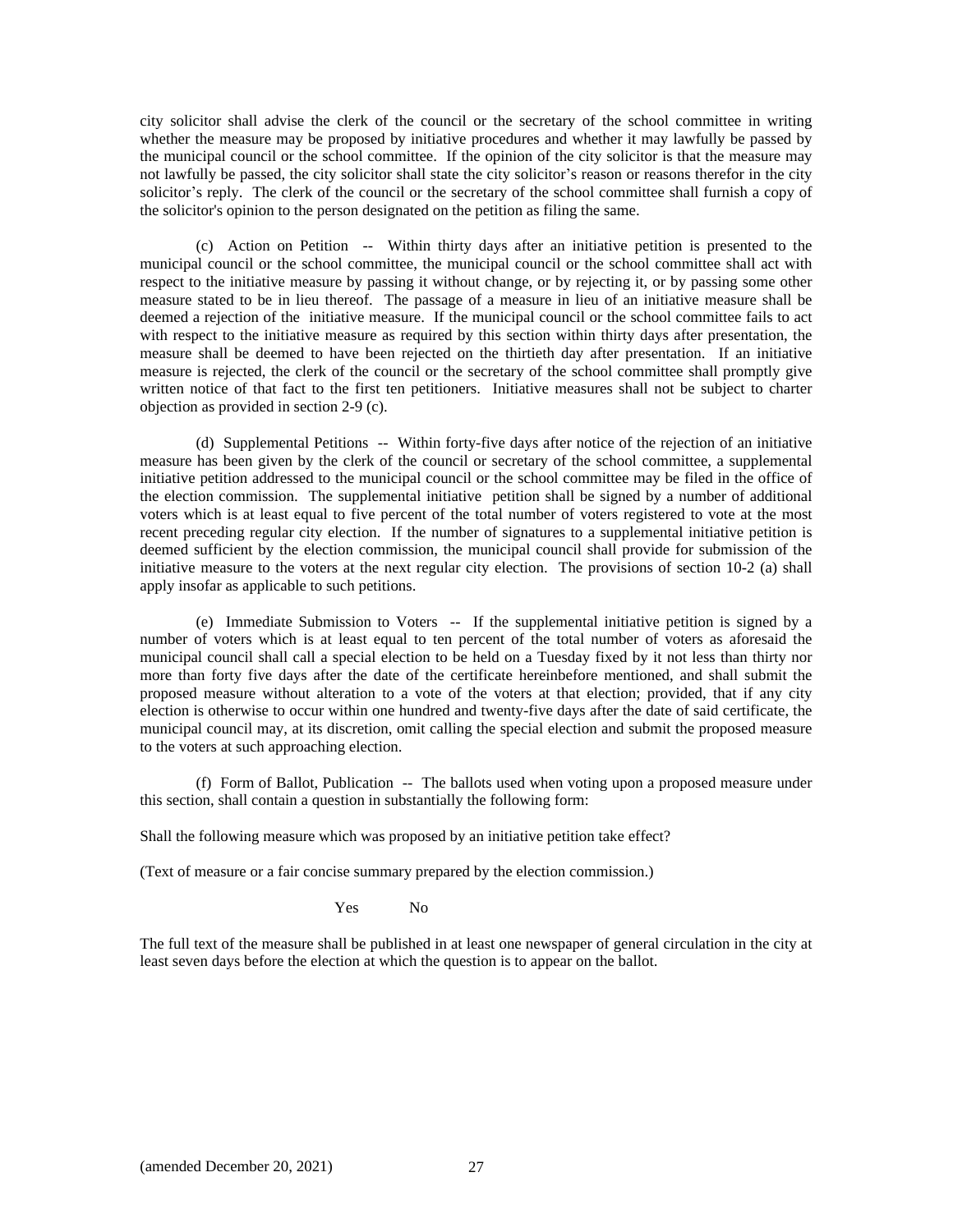#### Section 10-3 Citizen Referendum Procedures

(a) Referendum Petition, Effect on Final Passage -- If within twenty days after the final passage of any measure, by the municipal council or by the school committee, a petition signed by voters equal in number to at least fifteen percent of the total number of voters, and addressed to the municipal council or to the school committee as the case may be, protesting against such measure or any part thereof taking effect, is filed in the office of the election commission the same shall thereupon and thereby be suspended from taking effect. The municipal council or the school committee, as the case may be, shall immediately reconsider such measure or part thereof; and if such measure or part thereof is not entirely rescinded, the municipal council shall submit the same, by the method herein provided, to a vote of the voters either at the next regular city election, or at a special election which may, in its discretion, be called for the purpose, and such measure or part thereof shall forthwith become null and void unless a majority of the voters voting on the same at such election vote in favor thereof.

(b) Certain Initiative Procedures to Apply -- The petition described in this section shall be termed a referendum petition and insofar as applicable sections 10-2 (a), (b), and (f), shall apply to the procedure in respect thereto, except that the words "measure or part thereof protested against "shall for this purpose be understood to replace "measure" in said section whenever it may occur, and "referendum" shall be understood to replace the word "initiative" in said section.

## Section 10-4 Initiative and Referendum: Ineligible Measures

None of the following measures shall be subject to initiative or referendum procedures: (1) proceedings relating to the organization or operation of the municipal council or school committee, (2) an emergency measure passed in conformity with the charter, (3) the city budget or the school committee budget as a whole, (4) revenue loan orders, (5) any appropriations for the payment of the city's debts or obligations, (6) appropriations of funds necessary to implement a written agreement executed under collective bargaining, (7) any proceedings, or part thereof, relating to the election, employment, appointment, suspension, transfer, demotion, removal or discharge of any city officer or employee, (8) any proceedings repealing or rescinding a measure, or a part thereof, which is protested by referendum procedures and (9) any proceeding providing for the submission or referral of a matter to the voters at an election.

## Section 10-5 Submission of Proposed Measure to Voters

The municipal council may, of its own motion, and shall, upon request of the school committee if a measure originates with that committee and pertains to the affairs under its administration, submit to a vote of the voters for adoption or rejection at a general or special city election any proposed measure, or a proposition for the repeal or amendment of any measure, in the same manner and with the same force and effect as are hereby provided for submission on petition.

## Section 10-6 Measures with Conflicting Provisions

If two or more proposed measures passed at the same election contain conflicting provisions, only the one receiving the greater number of affirmative votes shall take effect.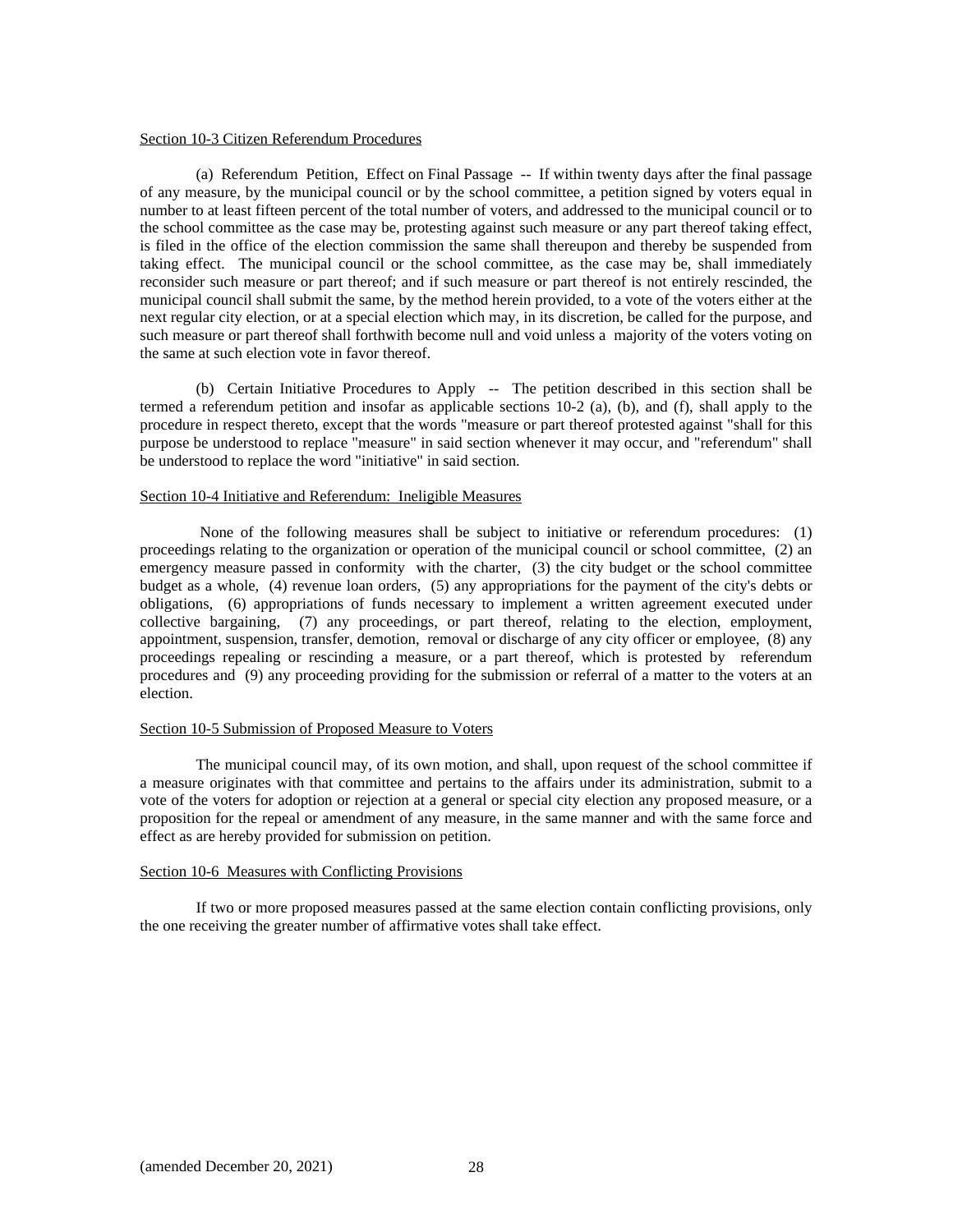## Section 10-7 Form of Petition

All petitions addressed to the municipal council or school committee under the provisions of sections 10-1, 10-2, or 10-3 shall contain upon each page the full text of the petition. All such papers pertaining to any one measure shall be fastened together and shall be filed in the office of the election commission as one instrument, with the endorsement thereon of the name and address of the person designated as filing the same. With each signature to any such petition shall be stated the place of residence of the signer, giving the street and number, if any.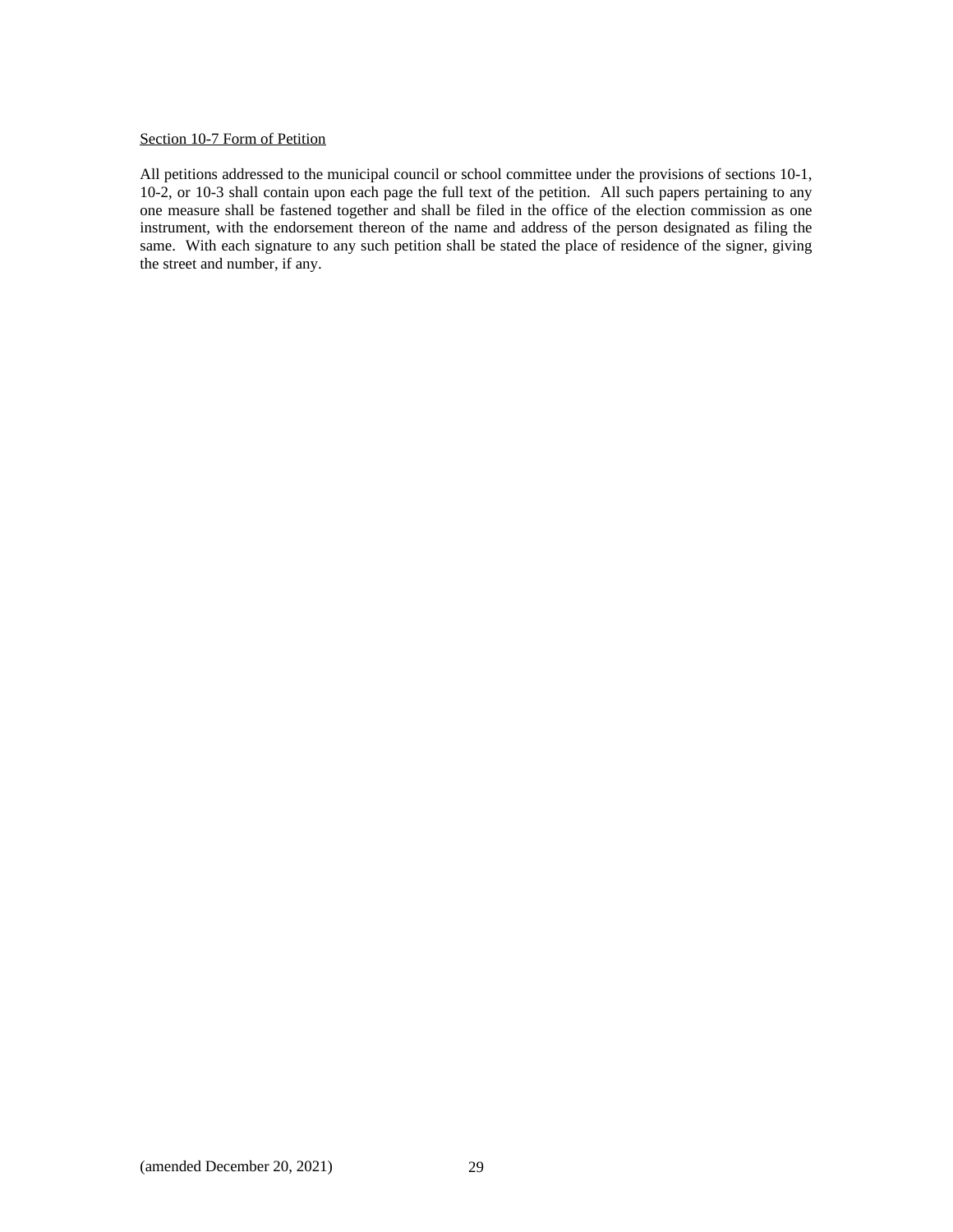#### **GENERAL PROVISIONS**

#### Section 11-1 Charter Changes

This charter may be replaced, revised or amended in accordance with the procedures made available by article LXXXIX (eighty-nine) of the amendments to the state constitution and any legislation enacted to implement the said amendment.

#### Section 11-2 Severability

The provisions of the charter are severable. If any provision of the charter is held invalid, the other provisions of the charter shall not be affected thereby. If the application of the charter or any of its provisions to any person or circumstances is held invalid, the application of the charter and its provisions to other persons and circumstances shall not be affected thereby.

#### Section 11-3 Specific Provisions Shall Prevail

To the extent that any specific provision of the charter shall conflict with any provision expressed in general terms, the specific provision shall prevail.

#### Section 11-4 Rules and Regulations

A copy of all rules and regulations adopted by any city agency shall be filed in the office of the city clerk and made available for review by any person who requests such information and no such rule or regulation shall become effective until it is so filed.

#### Section 11-5 Reenactment and Publication of Ordinances

The municipal council shall at five year intervals cause to be prepared a proposed revision or recodification of all city ordinances which shall be submitted to the municipal council for reenactment. The municipal council shall adopt the proposed revision or recodification with or without amendment prior to the expiration of the calendar year in which it is submitted to them. Such revisions or recodifications shall be prepared under the supervision of the city solicitor, or if the municipal council so directs by special counsel retained for that purpose. Copies of the revised or recodified ordinances shall be made available for distribution, provided however, that a charge not to exceed the actual cost per copy of reproduction may be charged.

#### Section 11-6 Procedures

(a) Meetings -- All multiple member bodies of the city, whether elected or appointed or otherwise constituted, shall meet regularly at such times and places within the city as they may prescribe. Special meetings of any multiple member body shall be held on the call of the respective chair or by one-third of the members thereof by written notice delivered to the residence or place of business of each member at least forty-eight hours in advance of the time set. A copy of the said notice shall also be posted on the city bulletin board(s). Special meetings of any multiple member body shall also be called within one week after the date of the filing with the city clerk of a petition signed by at least fifty voters and which states the purpose or purposes for which the meeting is to be called. Except as otherwise authorized by general laws, all meetings of all multiple member bodies shall be open to the public and to the press.

(b) Rules and Journals -- Each multiple member body shall determine its own rules and order of business unless otherwise provided by the charter or by law and shall provide for keeping a journal of its proceedings. These rules and journals shall be a public record.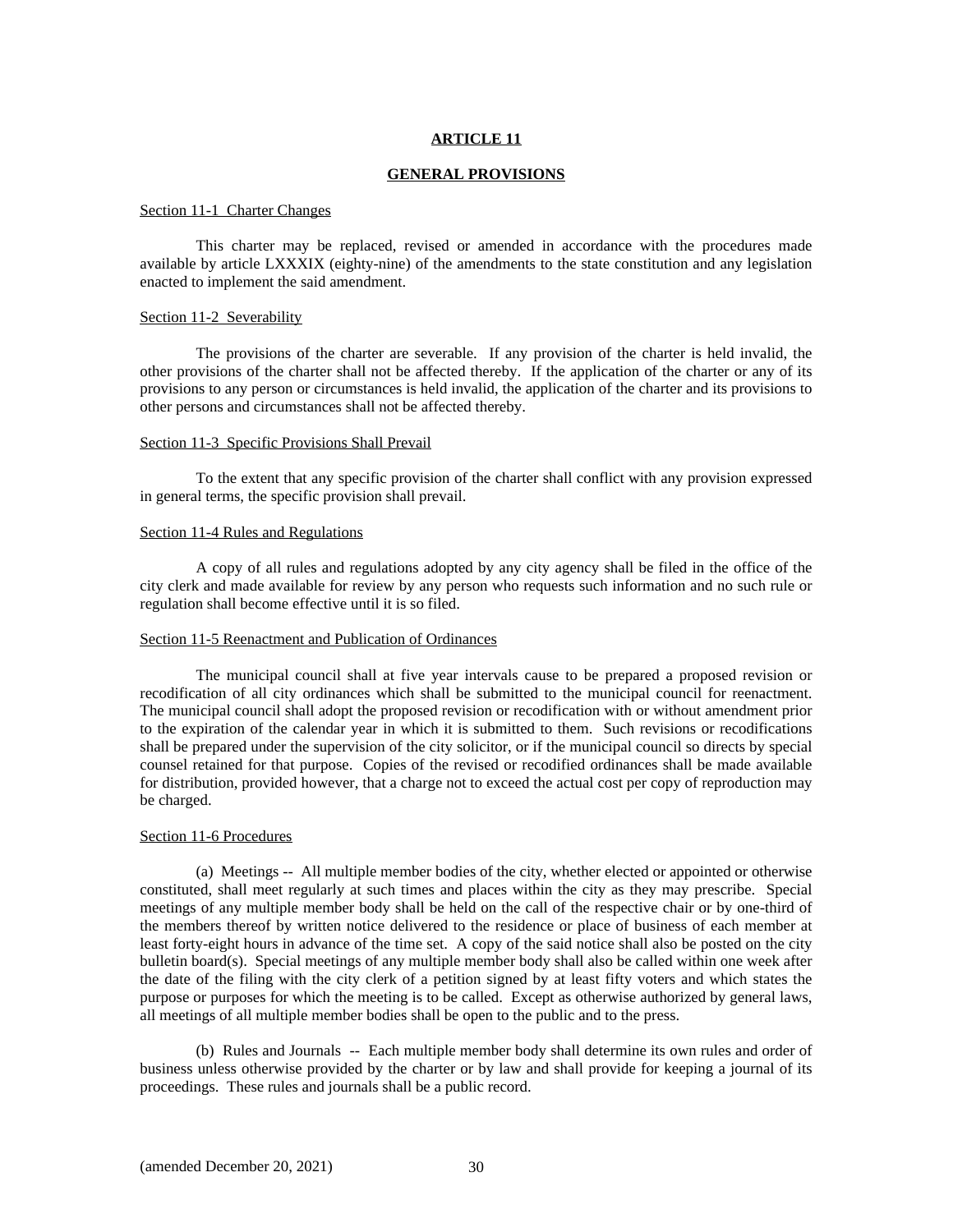(c) Voting -- If requested by any member, any vote of any multiple member body shall be taken by a roll call vote and the ayes and nays shall be recorded in the journal, provided however, that if the vote is unanimous only that fact need be recorded.

(d) Quorum -- A majority of the members of the multiple member body shall constitute a quorum, but a smaller number may adjourn from time to time. No other action without a quorum shall be valid or binding unless ratified by the affirmative vote of the majority of the full multiple member body.

#### Section 11-7 References to General Laws

All references to the general laws contained in the charter refer to the general laws of the Commonwealth of Massachusetts and are intended to include any amendments or revisions to such chapters and sections or to the corresponding chapters and sections or any rearrangement of the general laws enacted subsequent to the adoption of the charter.

#### Section 11-8 Computation of Time

In computing time under the charter, if less than seven days, "days" shall refer to secular days and not include Sundays or legal holidays. If seven days or more, every day shall be counted.

## Section 11-9 Definitions

Unless another meaning is clearly apparent from the manner in which the word is used, the following words as used in the charter shall have the following meaning:

(a) Charter -- The word "charter" shall mean this charter and any amendments to it made through any of the methods provided under article LXXXIX (eighty-nine) of the amendments to the state constitution.

(b) City -- The word "city" shall mean the city of Attleboro.

(c) City Agency -- The words "city agency" shall mean any board, commission, committee, department, or office of the city government.

(d) Emergency -- The word "emergency" shall mean a sudden, unexpected, unforeseen happening, occurrence, or condition which necessitates immediate action.

(e) Full Council -- The words "full council" shall mean the entire authorized complement of the municipal council notwithstanding any vacancies which might exist.

(f) Initiative Measure -- The words "initiative measure" shall mean a measure proposed by initiative procedures under the charter.

(g) Majority Vote -- The words "majority vote" shall mean a majority of those present and voting, provided that a quorum of the body is present.

(h) Measure -- The word "measure" shall mean an ordinance passed or which could be passed by the municipal council or an order, resolution, vote, or other proceeding passed or which could be passed by the municipal council or the school committee.

(i) Planning Board -- The words "planning board" shall mean any other board or office performing the duties of a planning board for the city.

(j) Referendum Measure -- The words "referendum measure" shall mean a measure protested by referendum procedures under the charter.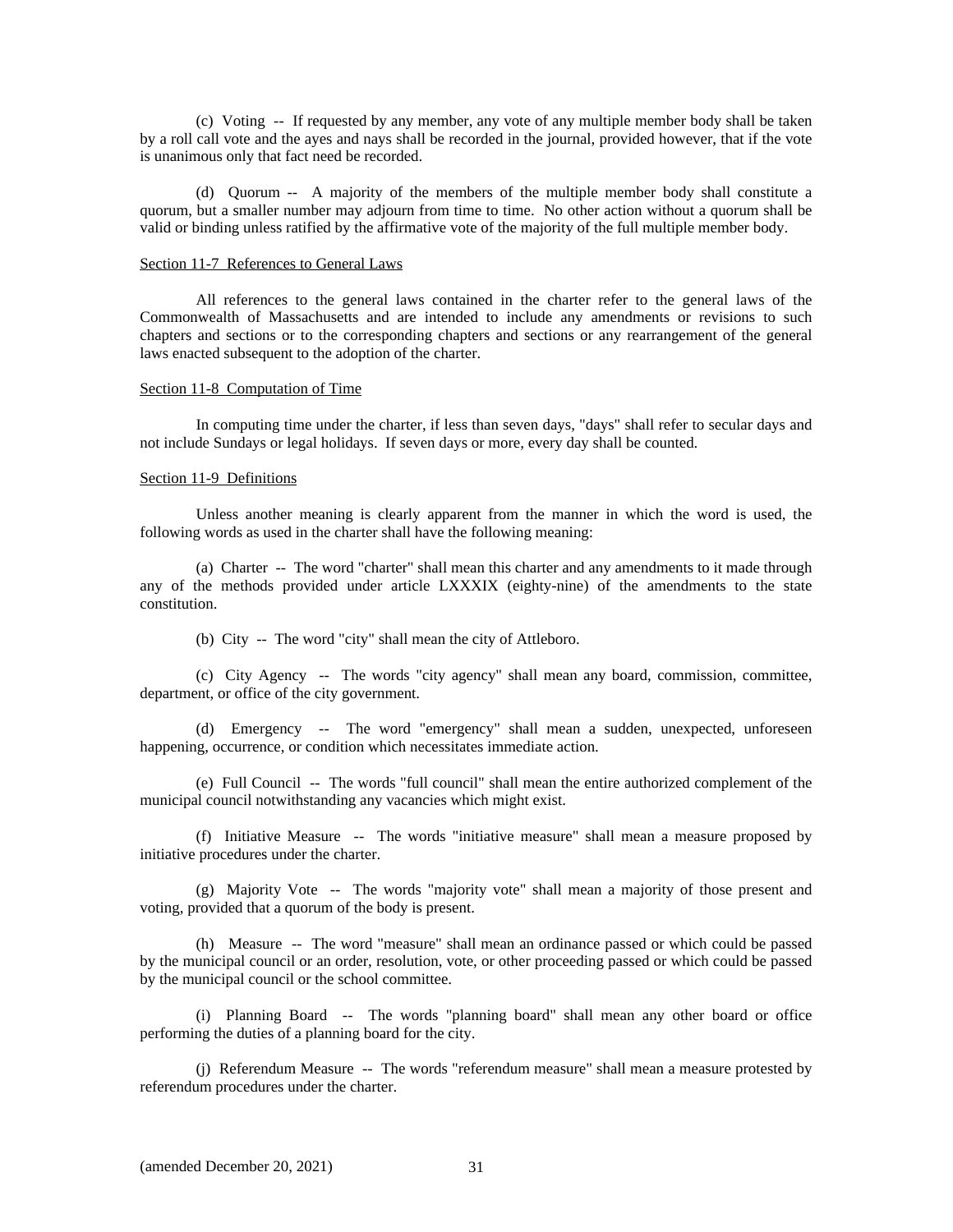(k) Voters -- The word "voters" shall mean registered voters of the city of Attleboro.

## Section 11-10 Certificate of Election and Appointment; Oath of Office

Every person who is elected, including those elected by the municipal council, or appointed by the mayor to an office shall receive a certificate of such election or appointment from the city clerk.

Except as otherwise provided by law, before performing any act under the person's election or appointment, the person shall take and subscribe to an oath to qualify the person to enter upon the person's duties. Any oath required by this section may be administered by the mayor or any officer authorized by law to administer oaths.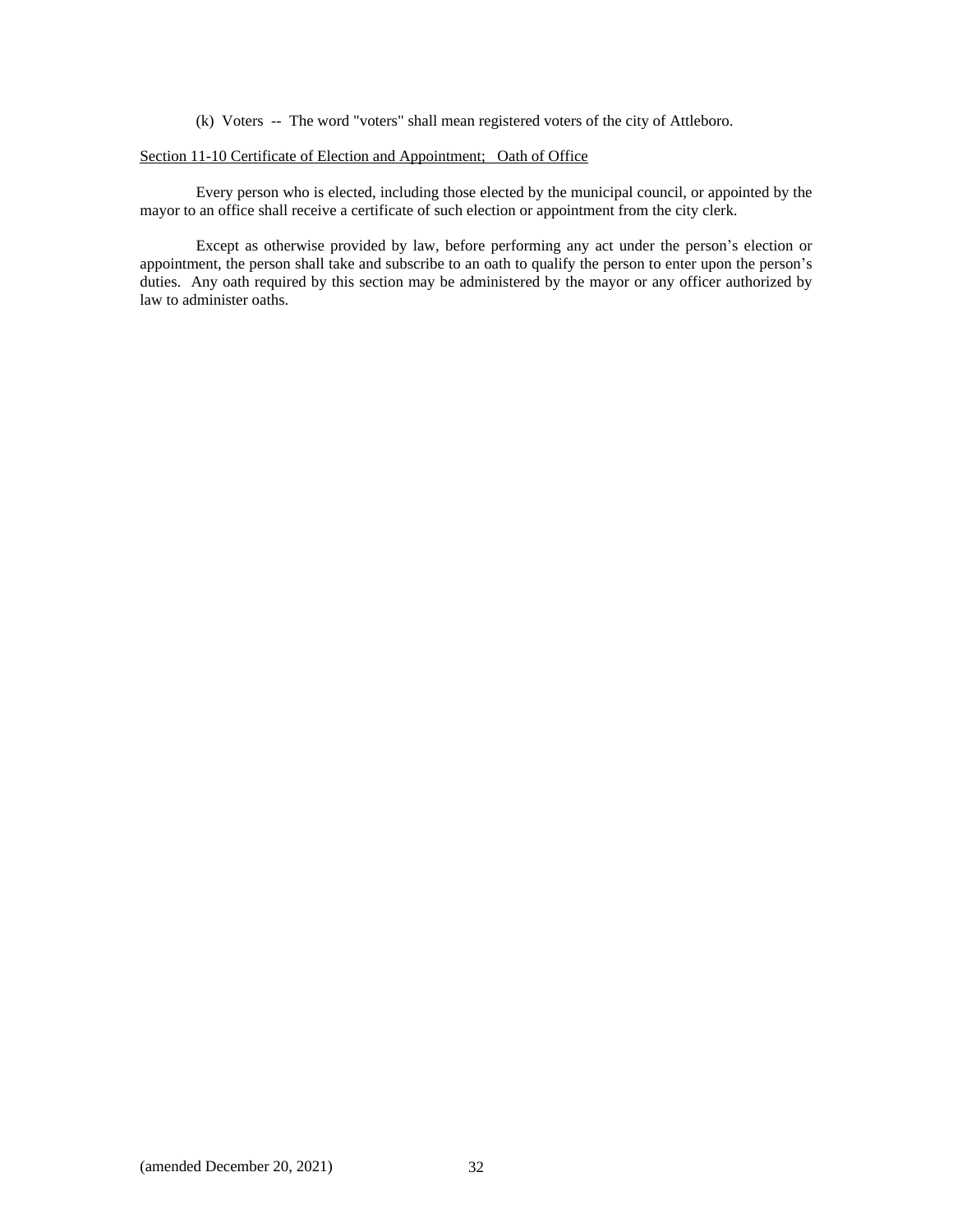#### **TRANSITIONAL PROVISIONS**

#### Section 12-1 Continuation of Existing Ordinances

All ordinances, rules, regulations and resolutions of the city which are in force at the time the charter is adopted, not inconsistent with the provisions of the charter, shall continue in force until amended or repealed.

#### Section 12-2 Continuation of Government

All city agencies shall continue to perform their duties until reappointed, re-elected, or until successors to their respective positions are duly appointed or elected or their duties have been transferred.

#### Section 12-3 Continuation of Administrative Personnel

Any person holding an office or position in the administrative service of the city, or any person serving in the employment of the city shall retain such office or position and shall continue to perform their duties until provisions shall have been made in accordance with the charter for the performance of the said duties by another person or agency; provided, however, that no person in the permanent full-time service or employment of the city shall forfeit their pay grade or time in service. All such persons shall be retained in a capacity as similar to their former capacity as it is practical so to do.

## Section 12-4 Transfer of Records and Property

All records, property, and equipment whatsoever of any city agency or part thereof, the powers and duties of which are assigned in whole or in part to another city agency shall be transferred forthwith to the city agency to which such powers and duties are assigned.

## Section 12-5 Effect on Obligations, Taxes and Other Legal Acts

All official bonds, recognizances, obligations, contracts and other instruments entered into or executed by or to the city before its adoption of the charter, and all taxes, special assessments, fines, penalties, forfeitures incurred or imposed, due or owing to the city, shall be enforced and collected, and all writs, prosecutions, actions and causes of action, except as herein otherwise provided, shall continue without abatement and remain unaffected by the charter; and no legal act done by or in favor of the city shall be rendered invalid by its adoption of the charter.

#### Section 12-6 Disposition of Special Acts

(a) Certain Special Acts Repealed -- The following special acts are hereby repealed: Chapter one hundred forty-seven of the Acts of nineteen hundred sixty-five; Chapter nine of the Acts of nineteen hundred sixty-two; Chapter two hundred eight of the Acts of nineteen hundred sixty-one; Chapter five hundred two of the Acts of nineteen hundred sixty; Chapter two hundred eighty-one of the Acts of nineteen hundred sixty; Chapter two hundred twenty-four of the Acts of nineteen hundred forty-five; Chapter one of the Acts of nineteen hundred forty-one; Chapter two hundred thirty-four of the Acts of nineteen hundred thirty; Chapter one hundred thirty-seven of the Acts of nineteen hundred thirty; Chapter three hundred thirty-one of the Acts of nineteen hundred twenty-seven; Chapter two hundred eighty-one of the Acts of nineteen hundred twenty-seven; Chapter three hundred ninety-three of the Acts of nineteen hundred twenty-one; Chapter one hundred forty-one of the Acts of nineteen hundred seventeen; Chapter one hundred ninety-nine of the Acts of nineteen hundred sixteen; Chapter two hundred fifty-two of the Acts of nineteen hundred fifteen; and Chapter eighty-seven of the Acts of nineteen hundred fifteen.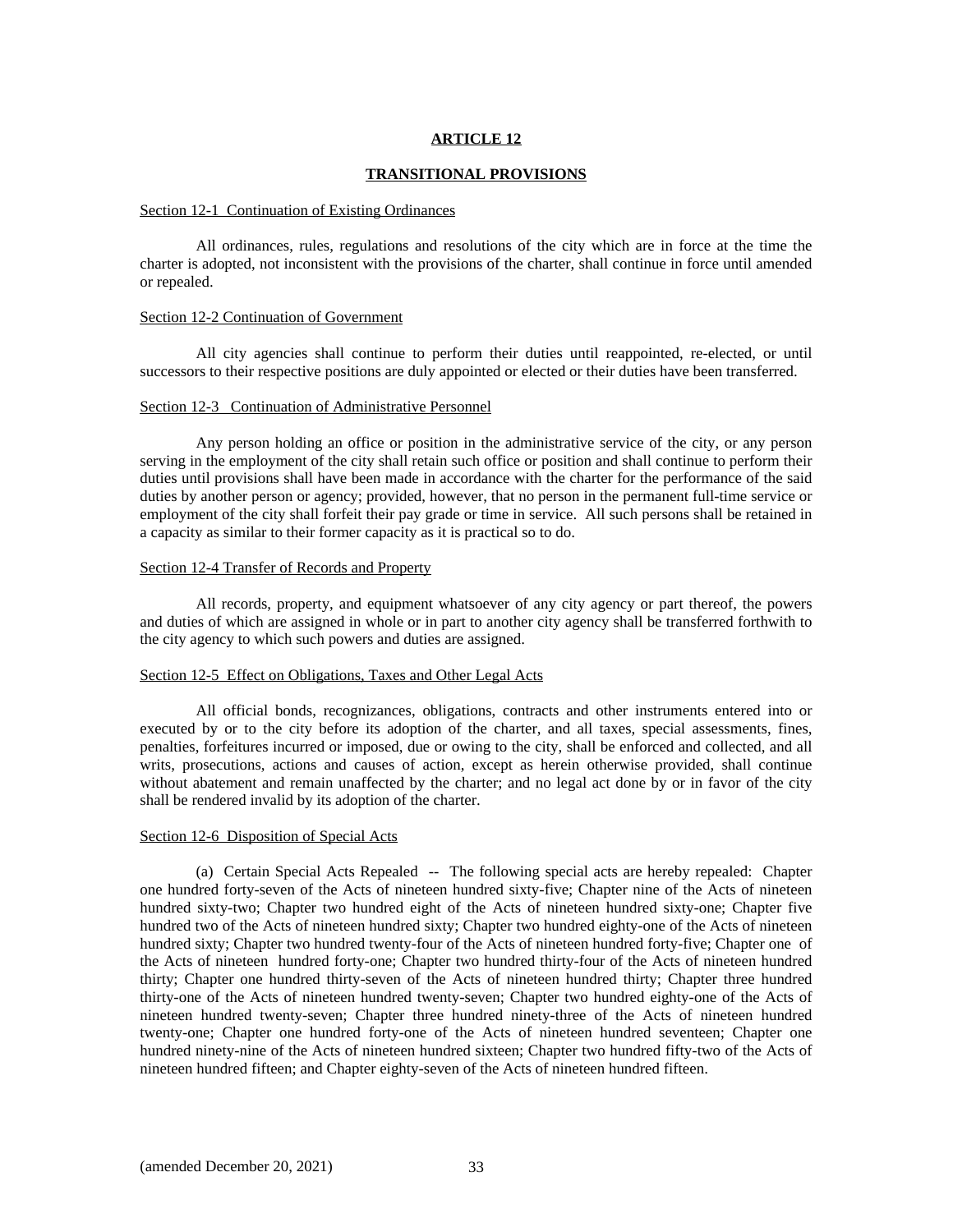(b) Certain Special Acts Repealed; Action Taken Thereunder Preserved -- The following special acts are hereby repealed; provided, however, that nothing contained in the charter shall be construed to revoke, invalidate or otherwise alter acts done in compliance therewith or under the authority thereof: Chapter four hundred ninety-one of the Acts of nineteen hundred sixty-one; and Chapter one hundred ninety-two of the Acts of nineteen hundred forty-one.

(c) Certain Special Acts Partially Repealed -- The following special acts, insofar as they confer power upon the city of Attleboro which the city would not otherwise hold under the charter, general laws or the constitution, are retained; otherwise, they are hereby repealed, it being the explicit intent of this paragraph that portions of any special acts retained which limit or restrict a power conferred or the manner in which it is to be exercised be repealed and that powers so conferred are to be exercised in accordance with the charter: Chapter four hundred eleven of the Acts of nineteen hundred seventy-two; Chapter nine hundred ninety-eight of the Acts of nineteen hundred seventy-one; Chapter five hundred thirty-six of the Acts of nineteen hundred seventy; Chapter three of the Acts of nineteen hundred seventy; Chapter six hundred seventy-seven of the Acts of nineteen hundred sixty-nine; Chapter four hundred thirteen of the Acts of nineteen hundred sixty-eight; Chapter five hundred forty-six of the Acts of nineteen hundred sixtythree; Chapter two hundred eighteen of the Acts of nineteen hundred fifty-seven; Chapter three hundred ninety-eight of the Acts of nineteen hundred fifty-three; Chapter two hundred twenty-nine of the Acts of nineteen hundred fifty; Chapter three hundred twenty of the Acts of nineteen hundred forty-nine; Chapter one hundred forty-nine of the Acts of nineteen hundred thirty-seven; Chapter two hundred seven of the Acts of nineteen hundred thirty; Chapter three hundred thirty of the Acts of nineteen hundred twenty-nine; Chapter two hundred eighty-two of the Acts of nineteen hundred twenty-five; Chapter two hundred eightysix of the Acts of nineteen hundred twenty-four; Chapter forty-seven of the Acts of nineteen hundred twenty-two; Chapter three hundred one of the Acts of nineteen hundred twenty-one; Chapter two hundred eighty-six of the Acts of nineteen hundred twenty-one; Chapter two hundred eighty-five of the Acts of nineteen hundred twenty-one; Chapter one hundred seventy-six of the Acts of nineteen hundred twentyone; Chapter two hundred thirty-eight of the Acts of nineteen hundred nineteen; Chapter two hundred eight of the Acts of nineteen hundred nineteen; Chapter one hundred eighty-seven of the Acts of nineteen hundred eighteen; Chapter sixty-five of the Acts of nineteen hundred sixteen; Chapter three hundred nineteen of the acts of nineteen hundred fifteen; Chapter two hundred sixty-four of the Acts of nineteen hundred fifteen; Chapter two hundred thirty of the Acts of nineteen hundred fifteen; Chapter sixty-five of the Acts of nineteen hundred fifteen; Chapter six hundred eighty of the Acts of nineteen hundred fourteen; Chapter three hundred three of the Acts of nineteen hundred thirteen; Chapter two hundred thirty of the Acts of nineteen hundred twelve; Chapter four hundred thirty-seven of the Acts of nineteen hundred eleven; Chapter four hundred sixty-eight of the Acts of nineteen hundred ten; Chapter one hundred fifty-seven of the Acts of nineteen hundred nine; Chapter seventy-three of the Acts of nineteen hundred eight; Chapter fifty-three of the Acts of nineteen hundred five; Chapter four hundred six of the Acts of nineteen hundred one; Chapter one hundred ninety of the Acts of nineteen hundred one; Chapter fifty-seven of the Acts of nineteen hundred one; Chapter one hundred thirty-four of the Acts of nineteen hundred; Chapter fifty-two of the Acts of eighteen hundred ninety-seven; Chapter one hundred thirty-seven of the Acts of eighteen hundred ninety-five; Chapter sixty-one of the Acts of eighteen hundred ninety-four; Chapter sixty-nine of the Acts of eighteen hundred ninety-three; Chapter fifty-six of the Acts of eighteen hundred ninety-two; Chapter ninety-eight of the Acts of eighteen hundred eighty-eight; Chapter one hundred six of the Acts of eighteen hundred eighty-three; Chapter ninety-nine of the Acts of eighteen hundred seventy-seven; Chapter one hundred one of the Acts of eighteen hundred seventy-four; Chapter two hundred seventy-one of the Acts of eighteen hundred seventy-three; Chapter two hundred twenty-two of the Acts of eighteen hundred seventy-one; and Chapter four hundred fourteen of the Acts of eighteen hundred sixty-nine.

(d) Certain Special Acts Retained -- The following special acts are hereby recognized, confirmed and retained: Chapter four hundred thirty-six of the Acts of nineteen hundred sixty; Chapter one hundred twelve of the Acts of nineteen hundred twenty-six; and Chapter seventeen of the Acts of sixteen hundred ninety-four.

## Section 12-7 Time of Taking Effect